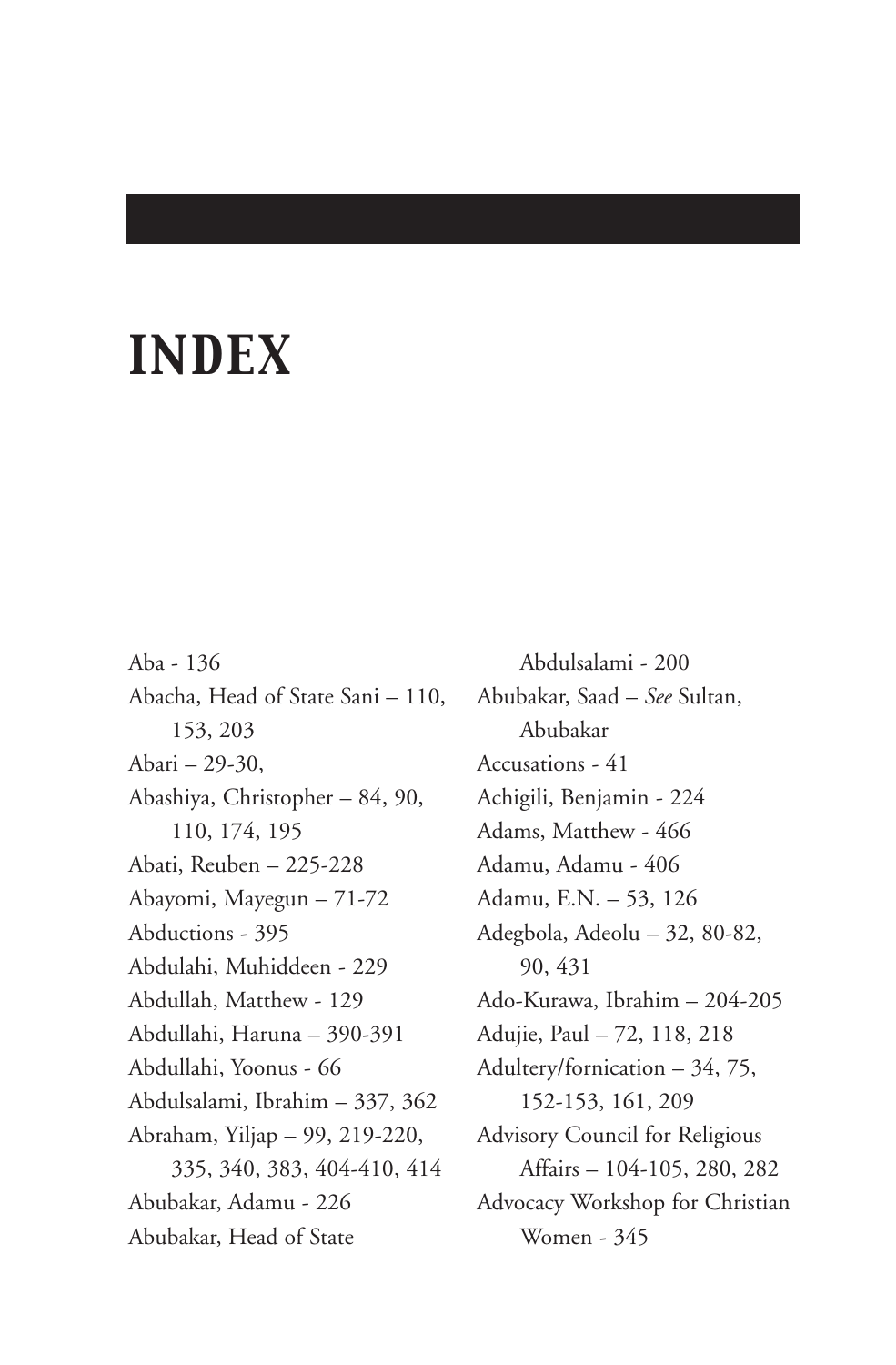Afolabi, Atinuke - 173 Afolabi, Oladapo – 173 African Traditional Religion  $(ATR) - 32, 77, 105-107,$ 174, 357, 396 Agabaje, Fred - 49 Agabi, Godwin – 210-211 Agbaje, Albert - 66 Agbese, Dan - 205 Agbowuro, Joseph - 110 Agekameh, Dele – 46, 48 Aghimien, J.O. - 268 Agoda, Halims - 103 Aguda, Akinola - 112 Aguwa, Jude – 60, 99-100, 109 Ahima, Caleb – 24-25, Ahmed, Bala – 162, 276 Aikhomu, Festus - 95 Ajaver, Joseph - 105 Ajijola, A.D. - 76 Akinjide, Richard – 67 Akinola, Peter – 105, 136, 173, 213, 369 Akinola, Richard - 117 Akume, Andrew – 160-161 Akume, John – 40, 140-141 Akwanga – 167-170 Alcohol issues – 132, 152, 162- 165, 171, 299-300 Alemika, E.O. - 85 Ali, A.Y. - 141 *Alkalai* – *See* Judges *Alkalami* – 100

Alkali, Ali - 71 *Allah* – *See* God *Allahu Akbar* – 226, 228 Alli, M.C. – 363, 371 Al-Muntada Al-Islamic Trust – 228-229 Al-Murabit, Abdalqadir - 355 Al-Qaeda – 367, 395, 410 Aluko, Mobolaji – 215, 422 Amalaha – 29, Amalgamated Union of Motorcycle Association - 403 American Centre for Religious Freedom - 210 Amputation – *See Hudud* punishment Anderson, J.N.D. - 331 Anger – 286-287, 343, 354, 360, 362, 364, 381, 413, 417 Animosity – See Hostility Annihilation – 352, 358, 397 Apostasy – 130, 165-172, 355, 443 Apostle Street - 463 Appleby, R. Scott - 44 Arabic issues – 101, 131, 349 Arewa Consultative Forum - 71 Armed Forces – 202, 352 Army – 5, 287-288 Arrogance – 313, 404 Association of Christian Motorcycle Operators (ACMO) – 159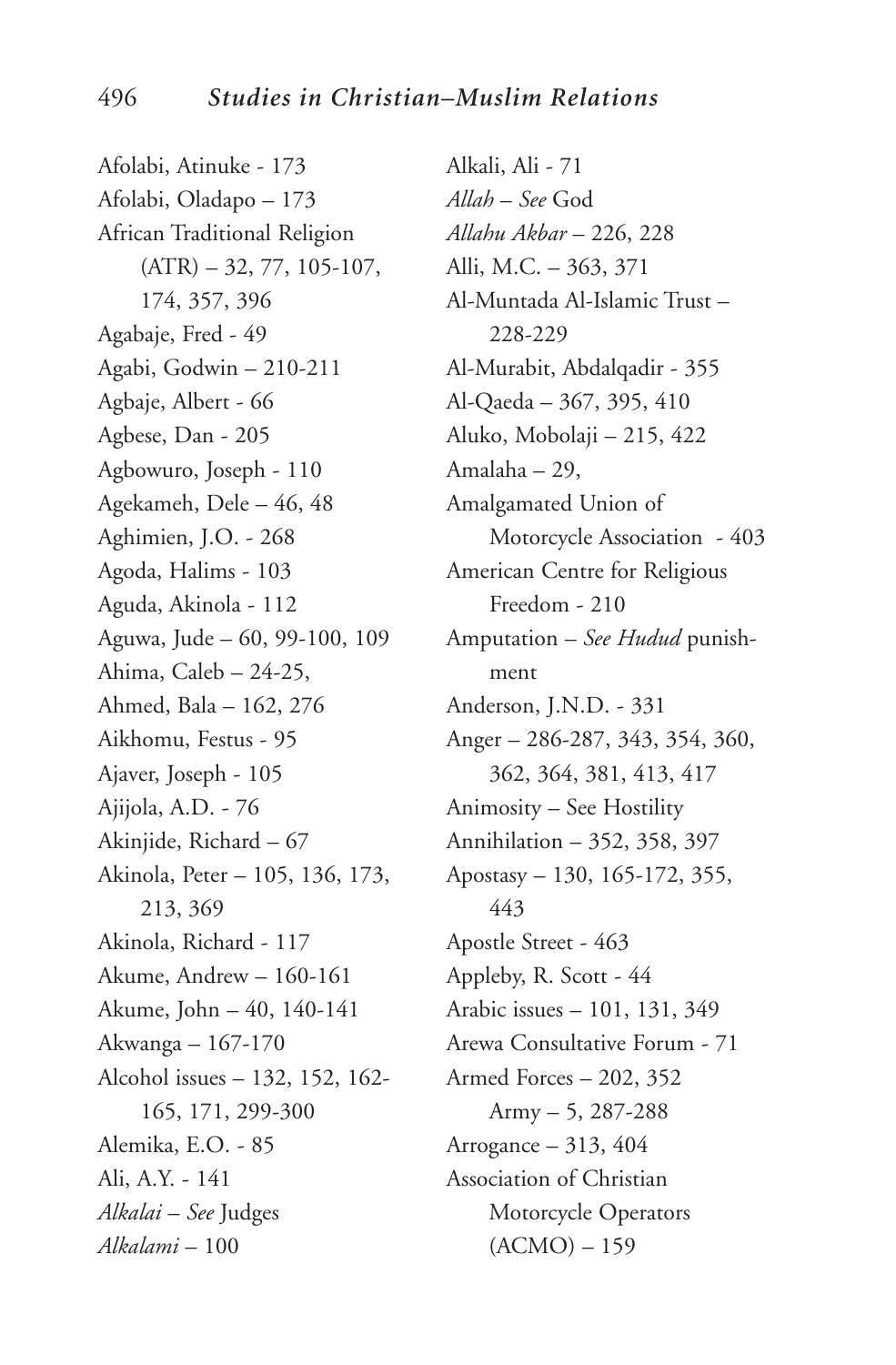Asuquo, Makhail - 49 Atiku, Vice President Abubakar - 117 Atukum, Governor Samuel - 338 Audu, Ishaya – 115-116, 174, 176-177 Authority - 161 Awoniyi, Olufemi – 119-120 Awoniyi, Sunday – 71, 429 Awoshakin, T. – 24, Awuhe, Linus - 120 Awuhe, Mary - 184 Azikiwe, Nnamdi – 268, 279 Azzam, A.R. – 26

Babangida, Head of State Ibrahim – 72, 195, 197-200, 202, 206, 357-358, 408, 459-460 Babatope – 29, Backwardness - 44 Badejo – 50, 87, 91, 127 Baghdad, Muslim sheikh from – 394-395, 422 Baikie, Adamu – 177-178, 444- 445 Baiyewu – 51-52, 116, 142 Bakura – 148-149 Bala, Adamu – 365-368 Bali, Domkat - 369 Bamali, Nuhu - 115 Bamigboye, Joseph – 60, 66, 78, 90, 133, 215-216 Bankole, Oyewole - 164

Banks/Banking – 164-165 Central Bank – 104 Islamic Development Bank  $(IDB) - 103-104$ Jaiz Bank International – 104 Banwat, Godfrey – 340, 396-399 Barnabas Fund - 136 Bello, Adamu - 168 Bello, Ahmadu – *See* Sultan, Bello Bello, Mohammed – 68, 215 Biafra – 50, 139 Bible – 34, 172, 409 Romans 13:1-7 – 241 I Peter 2:13-16 – 242 Bida, Aliyu – 327-328 Bin Laden, Osama – 367, 381 Bingham, Roland – 194, 422 Binji, Aminu – 39, 422 Binniyat, Luka – 188, 422 Bishops/Archbishops - 50 Biu, Mohammadu - 207 Blasphemy – 166, 187 Bogghom – 361-362, 377, 461 Bogoro - 186 Bonnke Crusade – 411-412, 467 Born again – *See* Regeneration Bosnia - 153 Botmang, Michael – 391, 411- 412 Boycott - 352 Buhari, Head of State Muhammadu – 72, 110, 115, 121, 195, 407-408, 435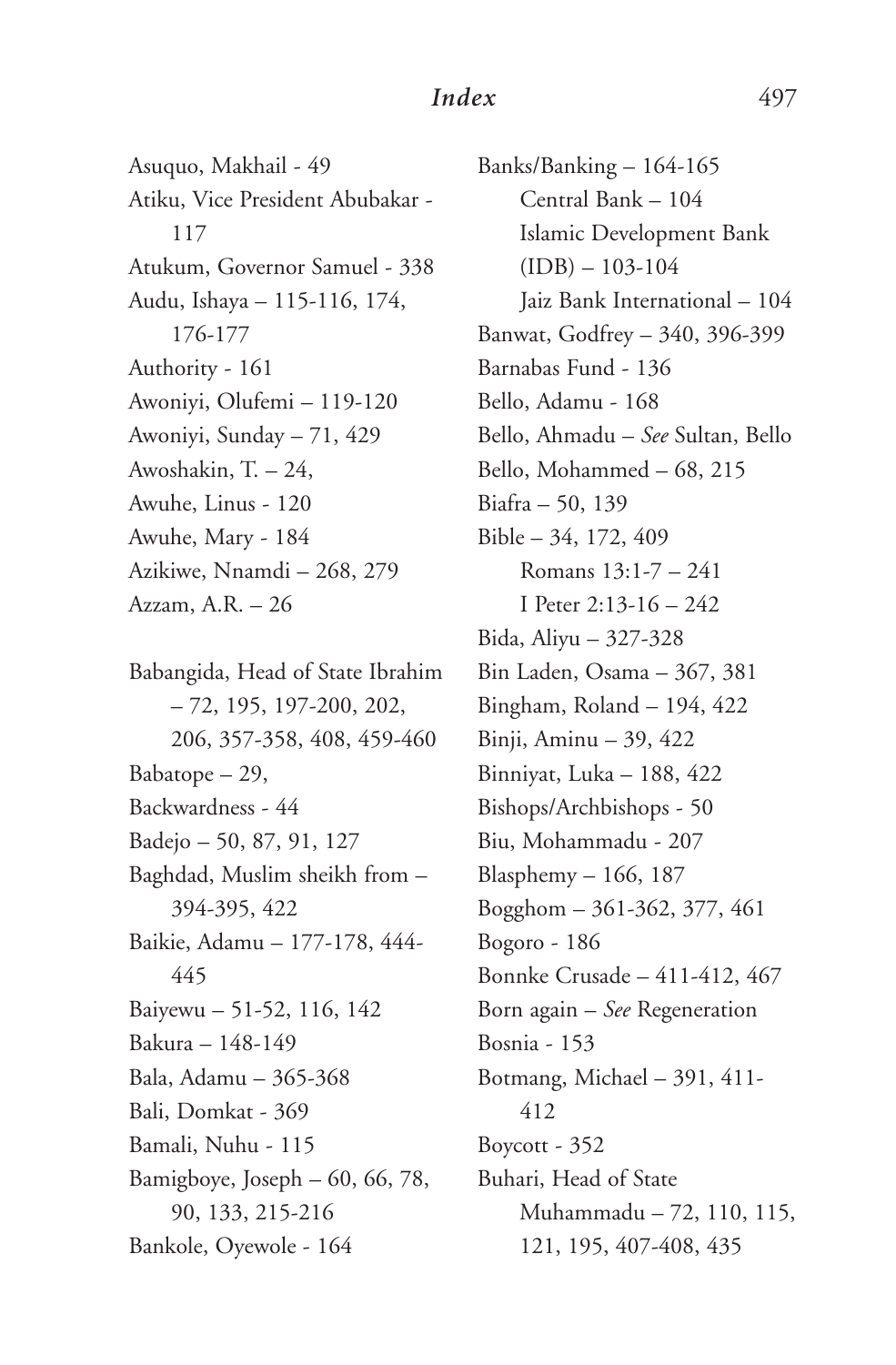Bunu, Alhaji - 232 Bura - 168 *Burqah* – *See* Dress code Business issues – 162-165 Byang, Danjuma – 5, 26, 40, 43, 48, 52, 54, 59-62, 74-77, 84- 85, 100-101, 110, 115, 123, 126, 132, 137, 154, 165, 189, 196, 198, 215, 425 Caesar passage (Luke  $20:25$ ) – 46, 240-241 Canada – 47, 166, 388 Capital punishment – 34 Carling, David - 389 Causality – 34 Cemeteries – 312, 318 Centre for Islamic Legal Studies - 42 Chaos – 259-260, 268-269, 271, 324, 326, 362 Children – 161, 357, 407, 410 Chirdap, Rejoice - 162 Chollom, Ezekiel – 396-399 Christian activism – 293-294 Christian Association of Nigeria (CAN) – 35, 65, 93-95, 102- 105, 113, 120, 124, 128-129, 133-134, 136, 138, 146-147, 150-151, 155, 157, 159, 163, 173-174, 176, 178, 184-186, 188, 196, 199-200, 203, 206-207, 214, 220, 223-224,

232, 235, 280, 339, 344, 354, 365, 368-369, 371, 380-382, 386, 408, 422 YouthCAN  $-23, 74$ Christian Complaints Commission – 159, 185 **Christians** Christianisation plan – 99, 220 Northern – 60, 178, 288, 308-317 Not going to common law  $counts - 87$ Relation to government – 88, 240-242 Southern – 178, 195 Chukwu, Michael - 216 Chukwudi, N. - 422 Chukwumerije, Okezie – 152- 153, 422 Church & State – 243-244, 335- 415 Church and politics – 396-399  $Church(es) - 31$ Anglican – 89, 179-183, 213, 336, 362 Buildings – 55, 130, 132, 135, 137-138, 143, 145-152, 181, 312-313, 319, 329-330, 386, 388-390, 398, 401, 408 Celestial Church of Christ - 94 Church of Christ in Nigeria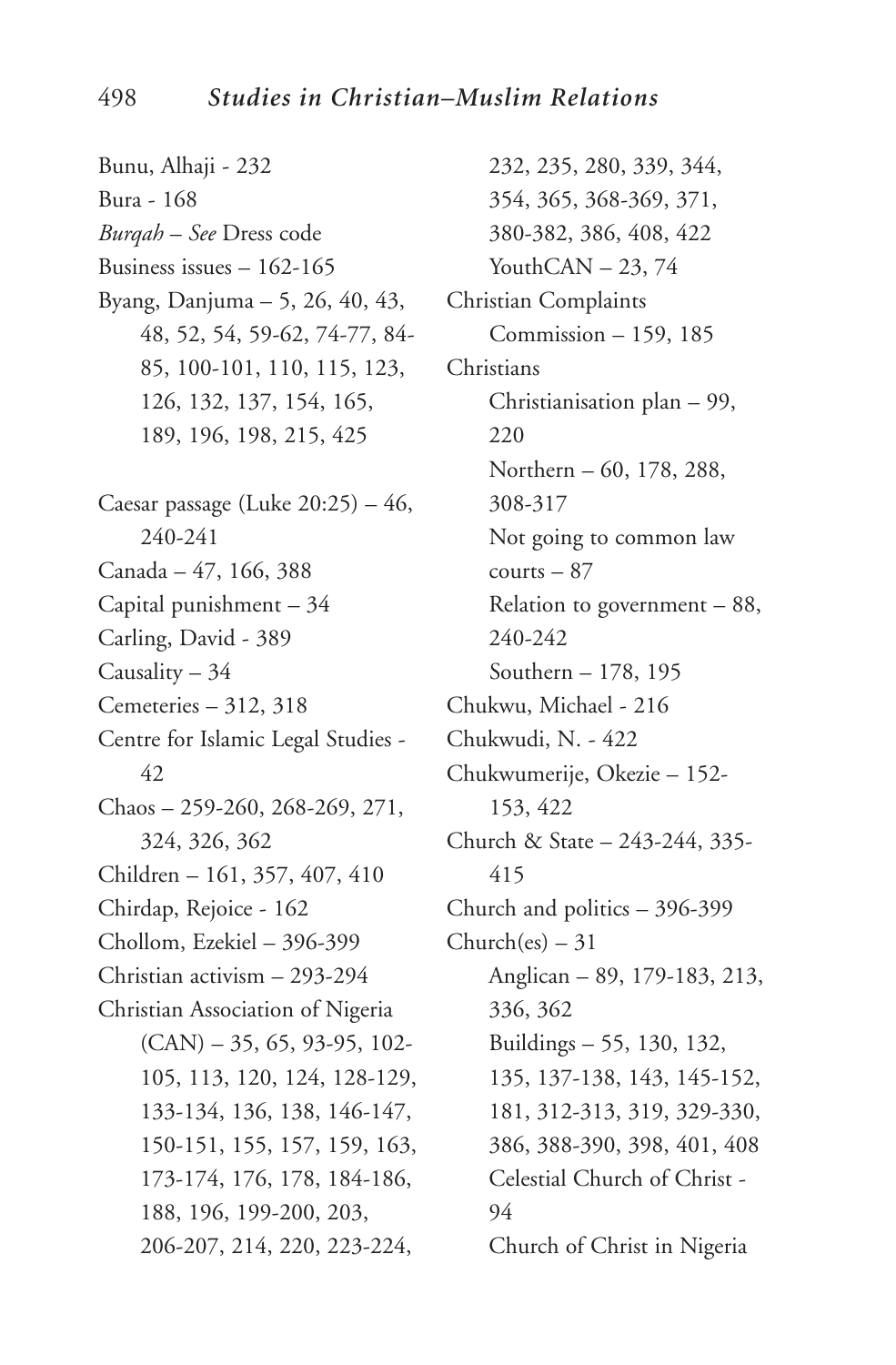(COCIN) – 17, 33, 87, 129- 130, 335-415 COCIN Centennial – 389- 390 Evangelical Churches of West Africa (ECWA) – 151, 336, 396 Foursquare Gospel – 167-169 Living Faith  $-147-148$ Lutheran Church of Christ in Nigeria (LCCN) – 235 Nigerian Baptist Convention - 218 Church of Christ amongst the Tiv  $(NKST) - 31, 33$ Orthodox – 89 Pentecostal Fellowship of Nigeria – 184, 409 Roman Catholic – 27, 47, 64, 86-87, 89, 110, 124, 190, 210, 228, 329, 336 Ciroma, Adamu - 205 Citizen, second class – 40, 225, 264, 269, 322 Civil War - 270 Classes, social – 152-154, 226 Clergy – 152, 293 Christian – 135, 179 Muslim – 124 Co-existence – 27, 67-68, 136, 245, 268, 275, 277-279, 306, 353 Cold war – 104-105, 364, 434

Colleges – *See* Universities Colonialism (pre)(neo)  $-17, 77$ , 101, 112, 191-192, 250-251, 287, 311, 390, 394, 397, 402 Colonial Governor Brian Smith – 327, 330-331 Colonial Governor Frederick Lugard – 335, 388-389, 458 Muslim internal colonialism – 285-334 *Comet, The* – 217, 221, 228, 348 Commissions of Inquiry – 84, 175, 196, 294, 307-308, 344, 369-370, 459-460 Committee of Concerned Citizens  $-51, 67$ Companion CD-Rom – 19-20, 291, 421, 469 Compass Direct – 167, 438 Compromise – 90, 109, 111, 125, 137, 185, 195, 232, 266-270, 305, 331, 419 Compulsion – 97, 166, 202 Concessions – 27 Conference of World Islamic Organizations – 108, 358 Consistency/inconsistency – 55, 69, 72-73, 98, 122, 133-134, 202-203, 210, 225, 430 Constituent Assemblies (CA) – 107-113, 232 1953 - 60 1977-1978 – 16, 24, 27-32,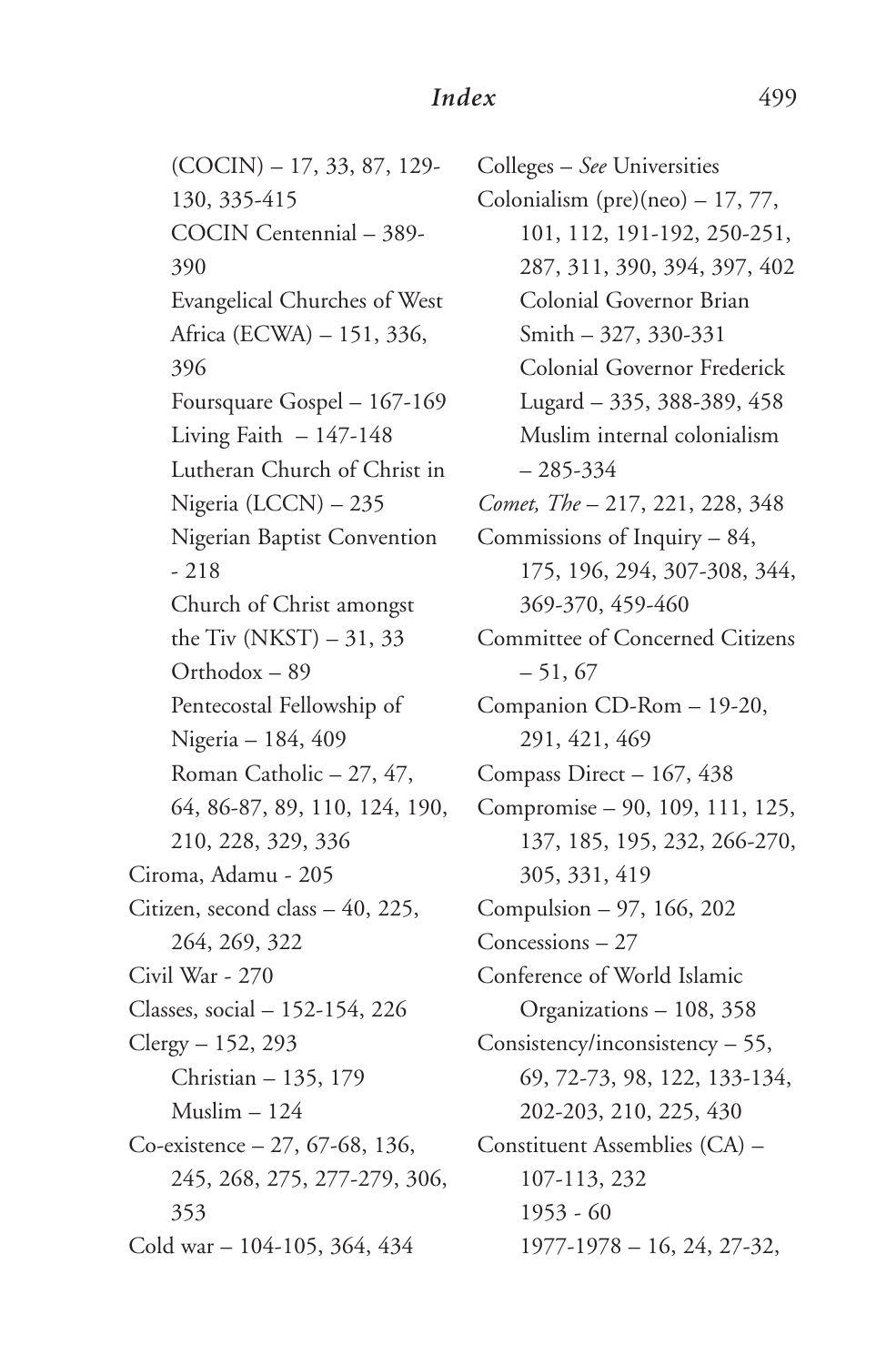48, 69, 78, 82-83, 95, 101, 108-111, 115, 194-195, 235, 238-277, 341, 421  $1987 - 1988 - 27, 95, 197$ 200, 342  $1995 - 27, 49, 86, 111 - 112,$ 203 Conspiracy theories - 99, 117, 267-268, 351 Constitution - 24, 29-30, 48-53, 67-70, 72, 77-79, 81, 87, 91, 103, 112, 119-120, 137, 163-164, 203, 211-212, 214, 226, 238-258, 260, 292, 296-297 Model of an Islamic  $Construction - 201 - 202$ Contradiction - See Consistency Conversion - 55, 57, 63, 105-106, 126, 161-162, 165-172, 179-183, 250-251, 276, 278, 281, 316, 356-357, 396 Cooperation - 63, 81, 328-329 Cordova cathedral - 457 Corpus Christianum - 336, 393, 411-412 Corruption - 42, 60-61, 73, 120, 133, 299-302, 336, 338-339, 414, 461-462, 467 Council for Unity and Solidarity  $(CUS) - 269-270$ Courts  $-84, 244-245, 253-254$ Area/Customary  $-61-62$ , 79,

91-92, 222, 261-263 Christian/Ecclesiastical/ Canon  $-65, 92$ Reforms of  $-330-331$ Relationships - 255-257 Sharia - 42, 60, 62-63, 73, 76-77, 81, 84, 100-101, 108, 110, 196, 203, 243, 252-253, 258, 266, 273-275 Supreme  $-52, 70$ Western - 41-42, 73, 82, 85, 209 Critique  $-39$ Cudioe, Rahila - 39-40, 71, 429 Cults - See Sects and Cults Cultural issues - 264-265 Western assumptions and ideology  $-44, 75, 106$ Da'wah - 190, 358 See also **Missions** Dah, Charles - 33-34, Dah, Charles - 33-34, 343, 374-375

Dakas, Dakas C. - 336

Damuut, Tanimu - 99

Danbinta, John - 149, 184

Danboyi, Emmanuel - 187, 373

- Dandaura, Haruna 79, 82, 84, 92, 94-95, 144, 174-175, 177-178, 418, 447
- Danfodio, Usman 28, 40, 296, 357, 375, 394, 397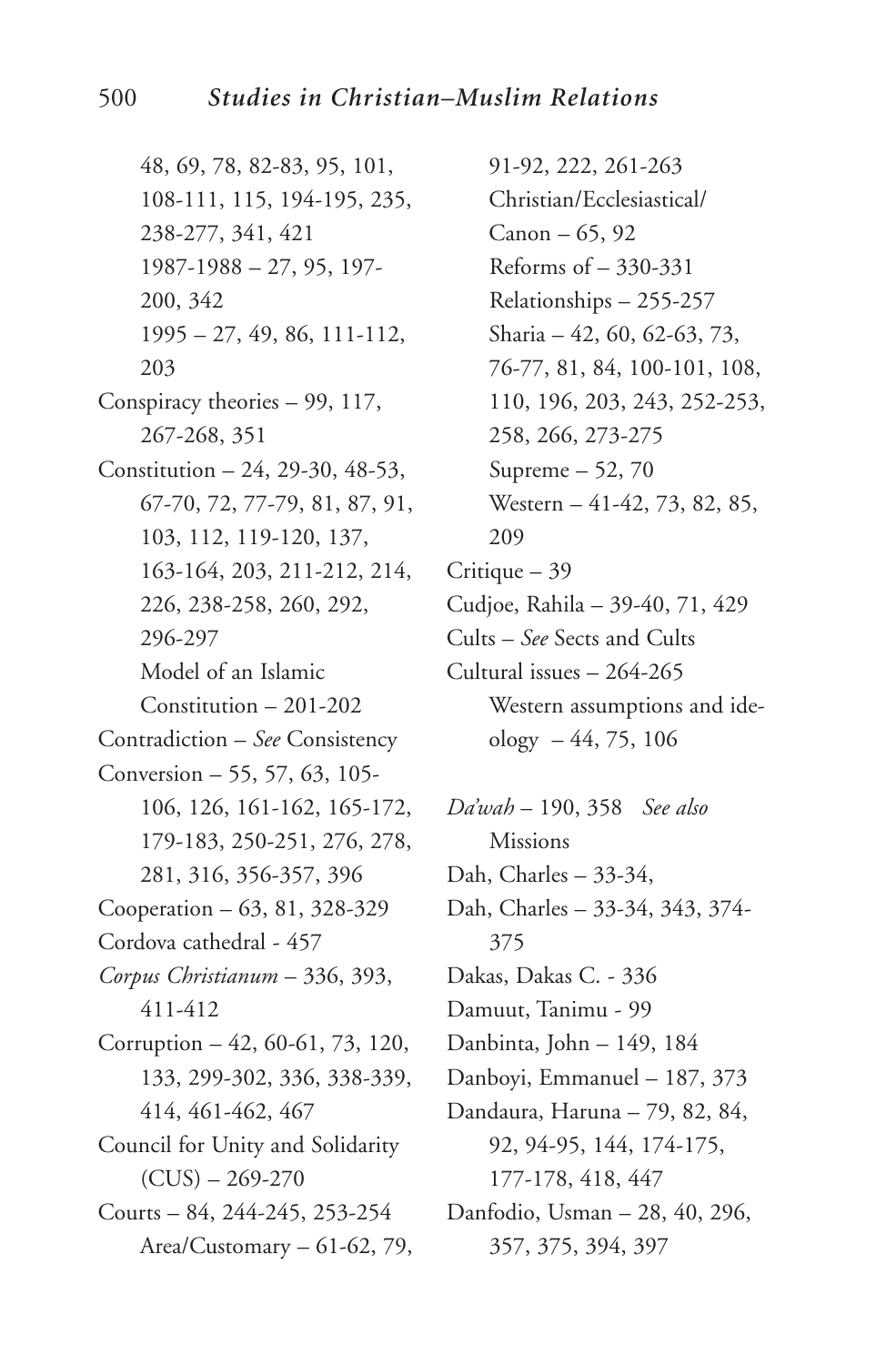Dangora, Murtalla - 158 Danjang, Daniel - 337 Danjuma, Rwang - 369 Danjuma, Theophilus – 389, 400 *Dar-el-Harb* – 247-249, 267, 356 *Dar-el-Islam/Salam* – 53, 247-249, 267, 356 Dariye, Governor Joshua – 233, 336-338, 340, 362-363, 369, 381, 399-400, 402-403, 411- 412, 466-467 Dariye, Valentina – 337, 458 Dashi - 176 Daso, James - 179 Dass - 186 Datti, Yakubu - 395 Dawson, Gilbert – 194, 422 Dawud, Zakariya - 387 Debki, Bee – 27, 47-48, 54-55, 72, 91, 106, 121-122, 138- 139, 207-208, 231 Deceit – 289, 292, 301-302, 399- 400, 439 Deedat, Ahmed – 404-405 Democracy – 70, 246-247, 253, 264, 341, 347, 395, 407, 431-432 Demonization – 349, 353, 376- 377, 381, 405 Demonstration - 293 Devil – *See* Satan *Dhimmi* – 54-59, 130, 247-248, 252, 271, 321

Tax/*jizyah* – 54-55, 253, 271 Dialogue – 178, 277-283, 392, 419 Dimka, Zakariya - 183 Director, Osa – 38-39, 102, 112, 164, 228 Discrimination – 54-55, 63, 106, 120, 128-129, 174-175, 181, 184, 199, 210-211, 214, 220, 225, 232, 238-258, 262, 274-275, 301, 311-334, 346- 347, 356, 388, 400, 443, 466 Divisive – 30 Divorce - 155 DNA - 161 Docasta, Olubi - 94 Dodo, Abdulraham – 42 Dodo, D. – 24, 49, 53, 66-67, 75-76, 85, 87, 93, 101-102, 119, 124-127, 136-137, 139- 140, 163-165, 170, 191 Dodo, Muhammadu – 249-251 Dogo, Saidu – 104, 117, 214, 222-223 Doma, Yusufu - 362 Dombin, Sylvester – 365-368 Dress code – 45, 154-157, 159- 161, 171, 173, 178, 222-224, 280, 441-442 Dualism – 30-33, 44, 192, 237, 242-243, 247, 288, 373, 385 Dung, Dung L. - 112 Duniya, Bitrus – 29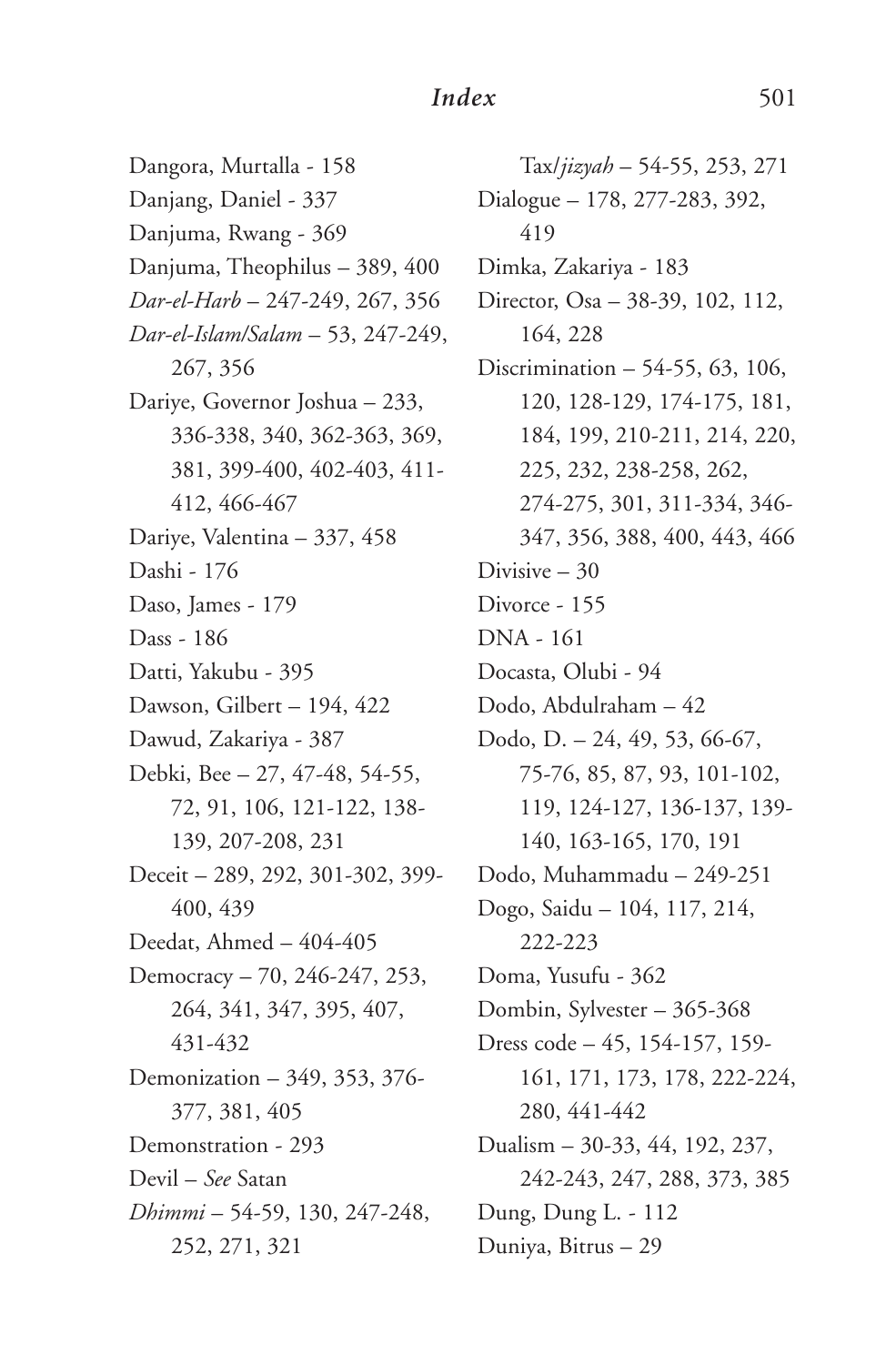Duru, E. - 422 Dutse – 143-144 Economics - 217 Economic motive – *See* Sharia Education, Schools – 129, 131- 132, 153, 156-157, 165, 326-327, 359 See also Universities, Colleges Christian Religious Knowledge (CRK) – 173, 312, 327 Government Girls' Secondary School, Bauchi – 187 Islamic Religious Knowledge (IRK) - 327 Egypt –  $63, 354$ Ekpu, Patrick - 102 Elections - 120 Electronic media – 207, 312, 322- 323, 388 *See also* Media Elite – 152-153, 287-289, 422, 454-455 El-Zakzaky, Ibrahim – 51, 166, 171, 324 Emiri, Oghenemara – 215 Emirs – 77 Emir of Dass - 162 Emir of Ningi – 57 Emir of Wase – 371, 390 Emir of Zaria/Zazzau – 370- 371, 395 Emotions – 18, 24-25

Enemy(ies) - 61 Enlightenment – 44, 410 Equality/inequality – 246, 255- 256, 259-261, 265, 270, 276, 280-282, 316-317, 332, 379, 386, 430 Ethnicity/ethnocentrism – 26, 120, 178, 220, 297, 332, 362, 369, 375, 377, 383, 445-446 European Union (EU) - 345 Evangelism – 165-172, 177, 181- 182 Ewa, Bassey - 49 Execution - 171 Experience – 24-25, 29, 33, 40- 41, 57, 59-63, 97, 107, 119, 126-127, 132, 154, 183-189, 233, 261, 286-287, 289-290, 301-302, 310-311, 313-314, 330, 386 Fadipe, Joseph – 150-151

Fairness – 386-388 Falola, Toyin – 235 Family - 59 Fammar, Chief - 129 Fanatic(ism) – 136, 158, 188, 225, 276, 279-280, 343 Farrant, Henry – 194, 422 Fasting - 131 *Fatwa* – 73, 160 Favouritism – *See* Partiality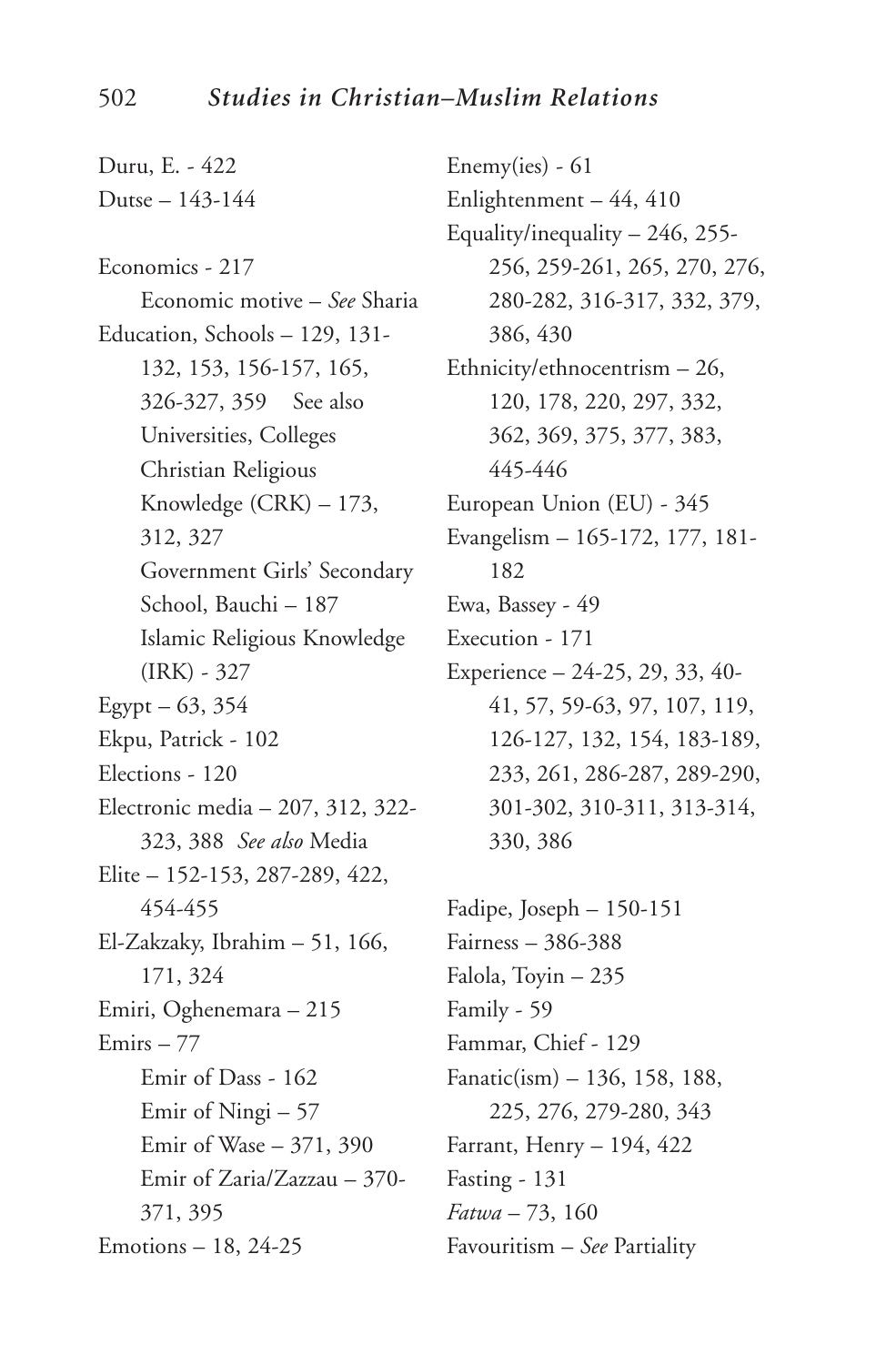Fawehinmi, Gani - 460 Federal Medical Centre, Azare – 159-160 Federation/federal - 72 Fellowship of Christian Nurses  $(FCN) - 160$ Feudalism – 98, 115 Foreign countries - 354 Foreign support – 212-213, 228- 230, 461 Freedom – 97, 172, 214, 327, 356 Friday - 354 Fulani – *See* Hausa-Fulani Fundamentalism(ist) – 70, 100, 102, 136, 156-157, 379, 442 Future – 418-419 Fyneface, Senior – 188-189 Gadau, Sabo – 162 Gaiya, Musa – 26-27, 40, 42-44, 52, 72-73, 96, 111, 130-132, 146-147, 151, 153, 159, 161, 172, 177-178, 184-185, 212,

228 Gambo, Bulus – 373, 399-403 Gambo, Nanven – 369 Gana, Mohammed - 61 Gandhi, Mahatma - 144 Gandu, Samuila - 179 Gangwari, John – 23-24, 44, 79, 116, 124, 135 Gapsuk, Abrose – 382-383

Gari, A.D. – 266-267 *Gaskiya Ta Fi Kwabo* - 204 Gilchrist, John - 405 God - 116 Gomos, Ezekiel - 377 Gomwalk, Governor Joseph – 338, 380 Goshi, Nasiru - 402 Gotan, Cletus – 346, 375, 387 Gotom, Musa – 337, 382 Government  $-20$ , 255 Appointments to government – 238-239, 244, 248, 252, 254-258, 274, 276, 312, 320, 372, 388, 400-402 Federal (FG) – 23, 35, 50, 72, 81, 95, 103-104, 110, 121, 160, 173-174, 196-201, 203, 208-220, 229, 314-315 Religion and government – 350 Christians and government – 193-234 Muslims and government – 232, 291-307 State – 221-228, 232 Takeover of schools and hospitals – 311, 326-327, 434, 453 Governors – 70, 96, 113, 117, 122, 211, 231, 291-293, 305-306, 344, 366, 455 Gowon, Daniel - 175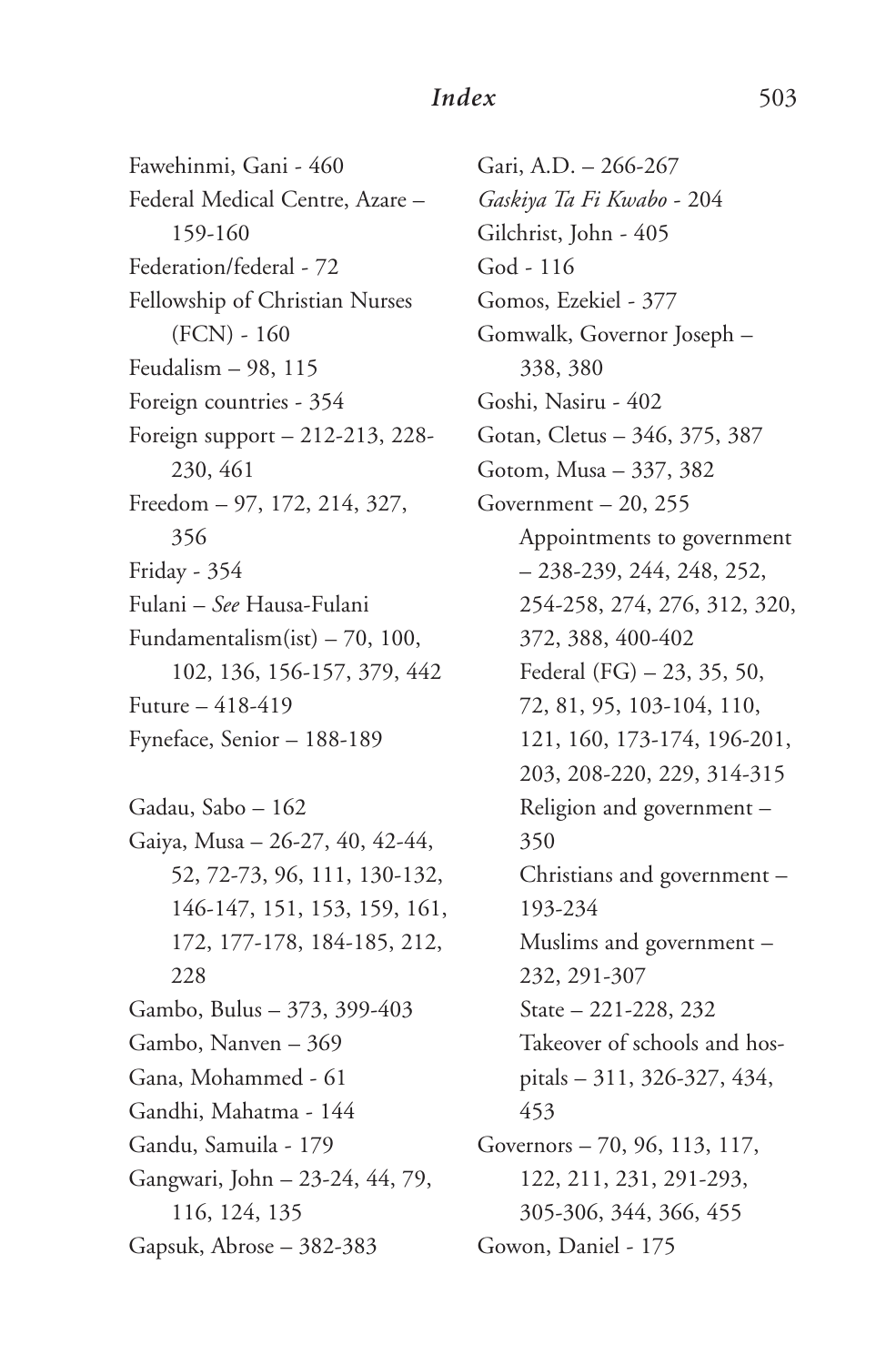Gowon, Head of State Yakubu – 71, 311, 400, 457 Gumap, Kephas - 378 Gumi, Abubakar – 281, 356 Gundu, Zacharys – 140-141 Gusau – 38-39, 128, 138, 146, 148-149, 158 Gusau Declaration – *See* Zamfara Declaration Guwal, Bitrus – 339, 341-343 Gwamna, Dogaraje'a – 63-64, 69, 97, 166 Gwaram, Ado - 163 Gyang, Pam – 373

*Hadith* - 66 *Hajj* – *See* Pilgrims Haruna, Mohammed – 206, 348 Haruna, Shaibu – 170-171 Hassan, Sale - 402 Hatred – 39, 343-344, 353, 400, 404, 407, 410, 417 Hausa-Fulani – 113, 174-183, 220, 325, 332, 349, 360-361, 369, 402, 457 Heart – 63, 300, 306 Heinemann, Dave (Governor of Nebraska) - 417 *Hijab* –*See* Dress code History – *See* Sharia, history Hoomkwap, George – 30 Hostility - 47 House of Assembly – 186, 188,

224, 231, 304, 315, 325-326, 333, 415 House of Representatives - 103 *Hudud* punishment – 34, 44-46, 69, 73, 76-77, 153, 157, 161, 210-211, 228, 231 Human Rights Watch – 34, 107, 125, 143, 160, 171-172, 185 Humanism – 30-32, 47 Human rights – 29, 43-44, 58, 70, 129-131, 151-152, 160, 162, 164-165, 171-172, 187, 210, 217, 221, 232, 245-247, 303-304, 311, 314-315, 317, 347, 356, 359, 386 Humiliation/Insult – 271-276, 280, 363, 368-369, 399, 404-405, 410 Hussaini, Safiya – 73, 209-210, 417-418 Hypocrites – 58, 61, 152, 227- 228, 230-232, 294-295, 300, 385 Ibos – 164, 406, 408

Ibrahim, Amina - 185 Ibrahim, Hawa – 73, 161 Ibrahim, Kashim - 357 Ideas, role of – 187, 289, 314, 433 Idi, Bature - 168 Idowu-Fearon, Josiah – 130-131, 134, 230-231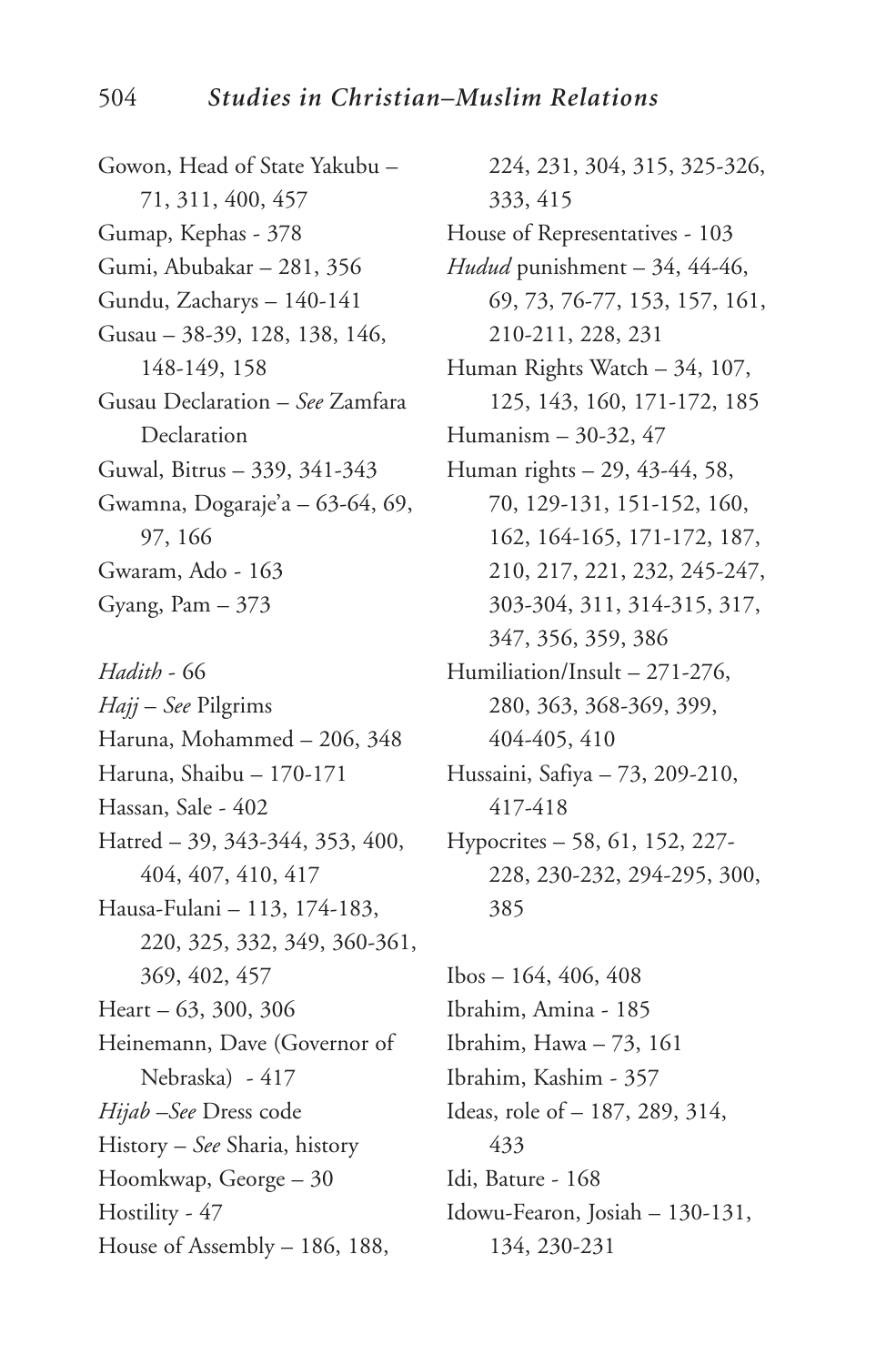Idris, Shehu – 370-371 Igbokwe, George – 49, 102 Ignorance – 25, 34, 39-41, 71, 120 Immunity - 226 Imperialism – *See* Colonialism Independence – 329, 331-332, 359 Independent National Electoral Commission (INEC) – 105, 435 India - 265 Indigene vs. settler issues –62-63, 346-348, 378, 397, 402, 445-446 Individualism – 43, 172 Indonesia – 257-258 Infidel – 57-59, 173, 225, 351- 352, 355 Inheritance – 69, 126-127, 263, 356 Institute of Church & Society  $(ICS) - 31$ Inter-Gender – 33, 140-142, 345 International Monetary Fund  $(IMF) - 104$ International protests – 209-211 Intimidation – 41, 171-172, 399 Investments/investors - 209 Iraq  $-63$ Ishaq, Lawal – 399-403 Ishmael (Genesis 16) – 116 Ishola, Ademola – 218

Islam *See also* Muslim Islamic environment & culture  $-46, 51$ Islamic resurgence – 27-28 Islamic state(s)  $-46-52, 57$ , 101, 115, 128, 131, 166, 239, 247-255, 264, 267, 270, 272, 275, 290, 299, 303, 305, 319-320 Islamization – plan, process – 17, 33, 40, 51, 60, 77, 93, 97-108, 111-112, 176, 190, 196, 200-201, 214-215, 229, 258-259, 270-271, 280, 292, 306, 311, 329, 332, 336-337, 339, 347, 350, 357-358, 364, 377-384, 386-387, 397, 433, 464, 467 Islam in Africa Conference - 358 Issa-Oniulu, Lanre – 118-119 Italy – 417-418 Ityavyar, Dennis – 140-142 Izallatu Society – 221

*Jam'iyarMasihiyawa a Nijeriya* - 177 *Jama'atul Nasril Islam* (JNI) – 140, 243 Jang, Governor Jonah – 337-338 Jangedi, Mallam – 227-228 Jasawa – 375, 387 Jega, Governor M.D. – 241-242 Jesus – 33-34, 63, 116, 167, 404-405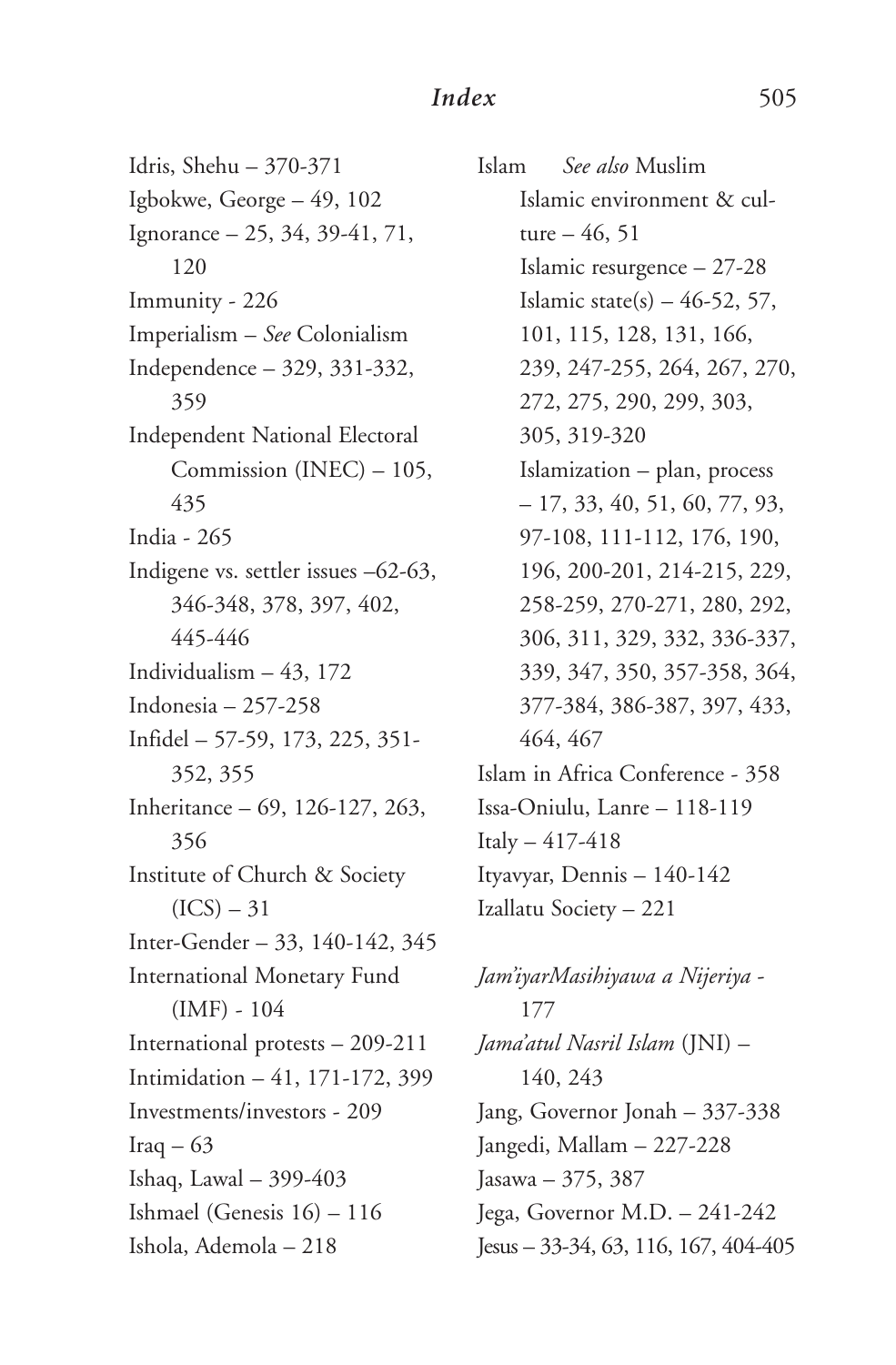Jews – *See* Judaism *Jihad* – 29, 40, 98, 149, 202, 220, 225, 230, 238, 260, 269-271, 281, 311, 332, 346-347, 354, 357, 365-366, 377-378, 396- 399, 404, 408 Job, Felix - 157 Joe, Mary A. – 146, 174-183, 422  $\log - 336 - 415$ Chief of Jos - 400 (Gbong Gwom) – 336, 400, 411-412 Governing Council - 412 Jos Sharia Conference 2004 – 110-111 Judaism - 58  $Judge(s) - 41-42, 60, 62, 68-69,$ 76-77, 133, 153, 211-212, 222, 261-262, 273-274 Justice  $-40-41, 60, 145$ Kaduna city – 138-140 Kafanchan – 350-352, 355, 376 *Kafiri* – *See* Infidel Kalu, Ogbu – 210, 212 Kano, Aminu – 113, 194 Kantagora – 407-408 Kantiok, James – 75, 87-88

Kanuri – 174-183, 220 Kaze, Bulus – 383, 386 Kibiwa, Dishi - 369 Kibiya village, Kano – 128-129

Kingdom of God - 116

Kingsley, Charles - 457 Kuceri, Bello - 156 Kujiyat, Sam - 137 Kukah, Matthew – 28, 41-42, 60, 91, 95, 108, 114-115, 124, 170, 189-190, 204-206, 395, 414-415, 446 Kumm, Karl – 33, 335, 396, 458, 463 Kumo, Suleiman – 249-250 Kure, Governor Abdulkadir – 221, 408 Kure, Maikudi – 94, 178 Kuyper(ian), Abraham – 19, 190- 191, 290, 419, 430, 451 *See also* Reformed Kwande, Yahaya - 139 Kwankwaso – Governor – 96 Kwashi, Benjamin – 183, 362, 379-380, 386 Kwashi, Malam – 183 Kyuney, Lawi – 123

Labbo, Mijinyawa – 62-63, 113- 114 Lakong, Sunday - 361 Lalong, Simon - 412 Lamido, Ali – 179-183 Lamido, Sule – 225-226 Lamle, Elias - 375 Land and territorial issues – 63, 318, 321-322, 377-379, 388, 391, 456-457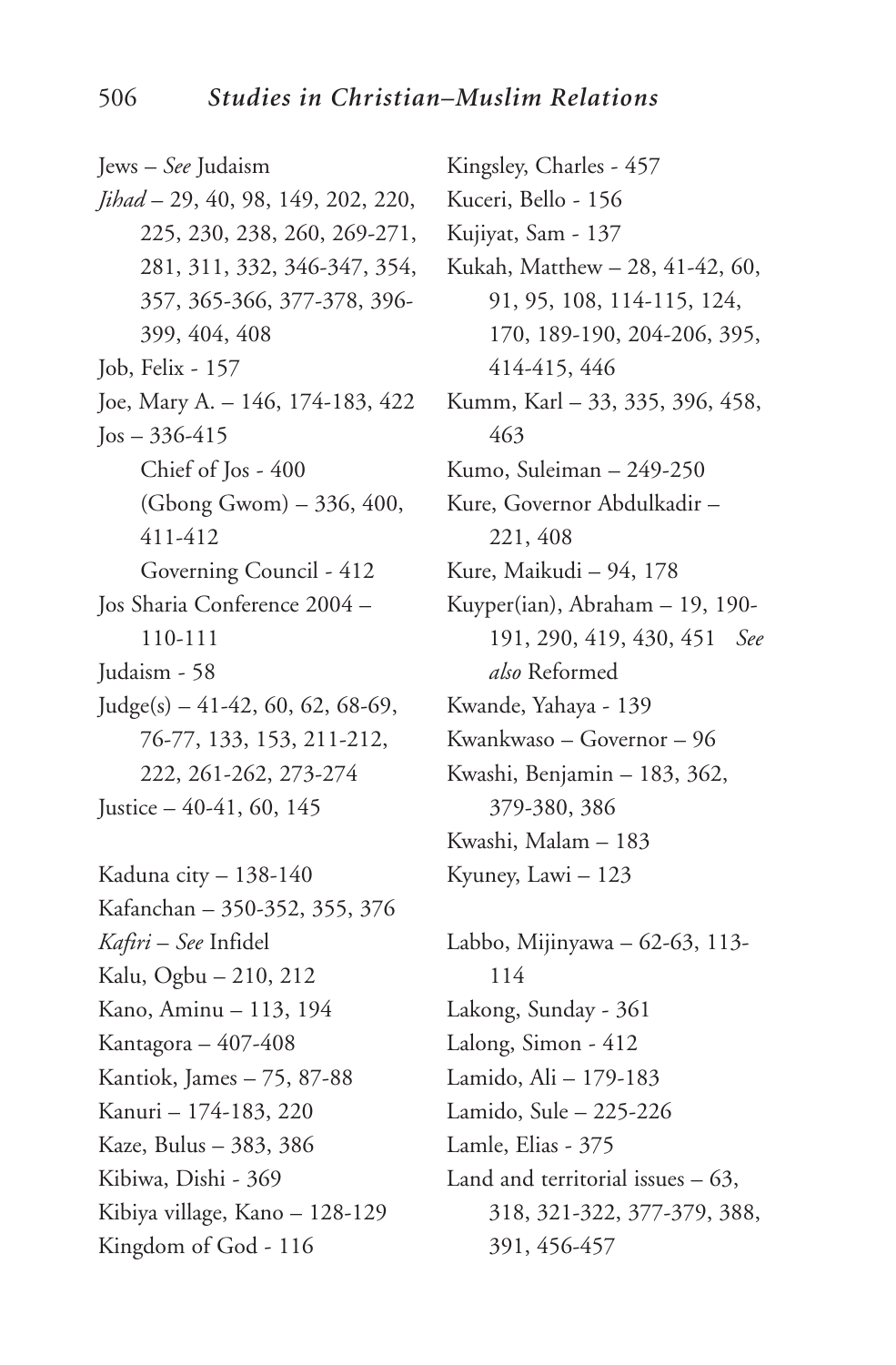La-Nibetle, Justin – 26-27, 339, 348-360, 375-377, 411-412, 414, 460 Lar, Alexander – 87, 335, 340- 341, 363-365, 379-380, 383, 385-386, 389, 410, 422, 466 Lar, Governor Solomon – 91-92, 121, 287, 338, 361, 380-381, 400  $Law - 30$ , Canon – 74, 80-90, 400-401, 431 Christian – 31, 333 Common – 30, 65-76, 92 Christian influence – 74-76 Criminal – 51, 68, 79 Customary – 70, 261-262, 270-271, 333 Legal pluralism – 28, 90-92 Maliki – 161, 263 Penal Code – 23, 28, 68, 76- 79, 107, 116, 125, 137, 140, 263, 331, 333 Personal – 69-70 Relation to culture – 264-265 Sharia – 77 Unity of - 265 Lawal, Amina – 42, 73, 161 Lawal, Kabiru - 167 Lawyers – 41-42, 49, 76, 164 *Lightbearer, The* – 336, 339, 393- 410 Linus, Father - 184

Logic- 18, 25, 104, 111, 116 Loya, Daniel - 186 Lukman, Rilwanu - 434 Lutheranism – 237, 243 Maccido, Muhammadu – See Sultan, Maccido Macedonian Initiative - 160 Machunga, Akila W. - 338 Mada - 149 Madaki, Yohanna - 124 Madani, Mohammad - 166 Mafia - 306 Magaji, Bawa - 188 Magaji, Ibrahim - 131 *Maguzawa* – 40, 94, 146, 174, 178, 182, 422, 443-445 *Mahdis* – 292-295, 299, 303-304, 306, 310, 314, 323-325 Mahmoud, Bappa – 29 Mahmoud, Ishaq - 156 Mahmud, Abdulmalik – 61, 187 Maidabo, G.T. - 177 Maiduguri –40, 99, 135-136, 404-407 *See also* State, Borno Maigari, Aliyu - 362 Maitakama, Nath – 287, 422 Majority/Census issues – 29, 249- 251, 277, 303, 335-336, 347, 353, 361, 372, 389 Makarfi – 181 Makarfi, Governor Ahmed – 117,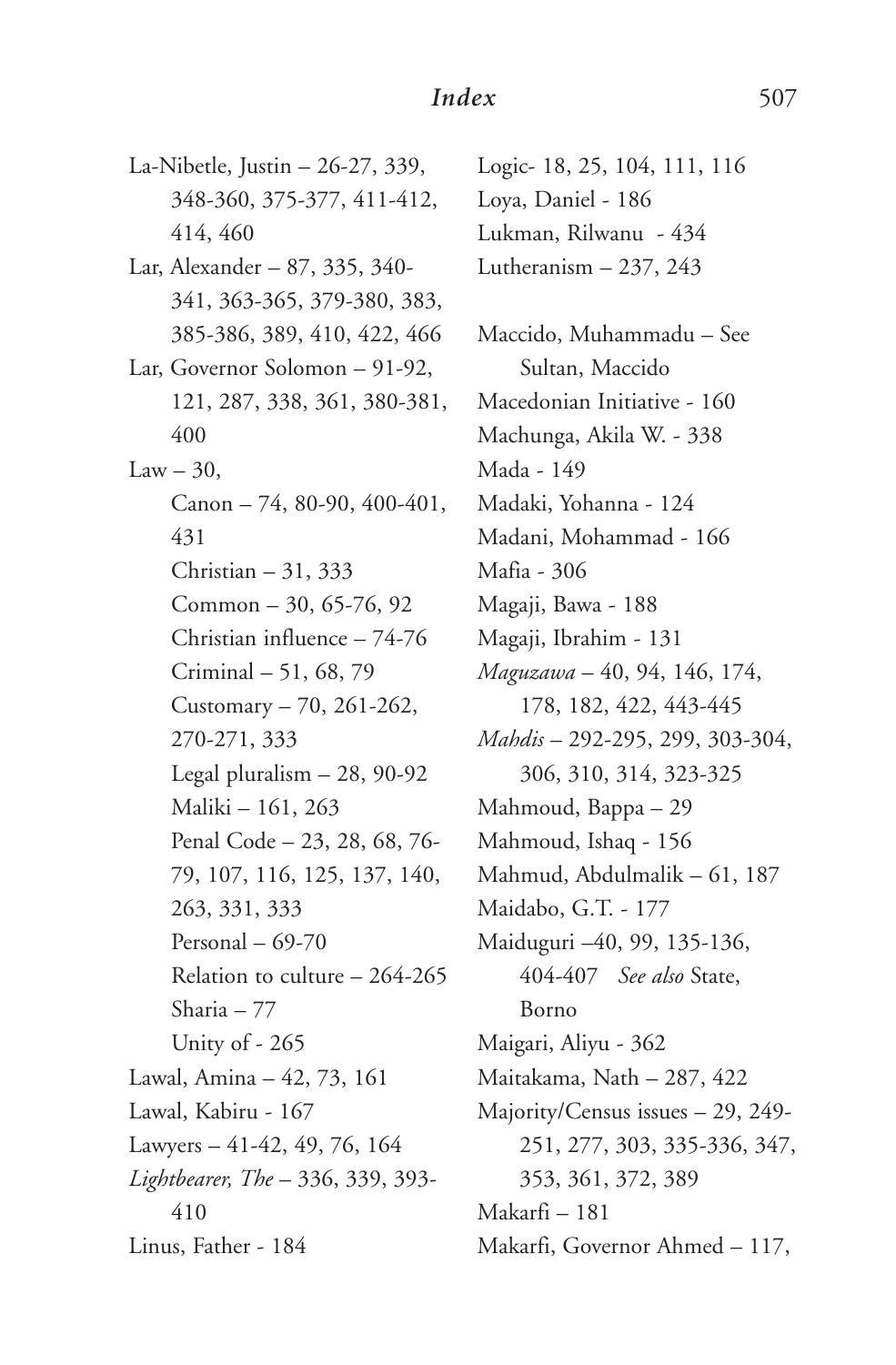137, 181, 188, 230-232, 287 Makinde, Ola – 118, 137 Mamshal, Dinfa - 361 Mani, Emmanuel – 40 Mani, Kana - 94 Manipulation – 120, 233, 295, 349, 360, 374-376, 379, 385, 439 Manjang, Dan – 380, 387-388 Marafa, Dauda - 186 Marginalization – *See* Discrimination Marriage – 59, 61, 155, 161-162 Matthew, Keturah - 61 Mauritania - 130 Maxwell, Lowry - 106 Mazrui, Ali – 423-424 Mbang, Sunday – 91, 97, 203 Mbiti, John - 44 Media – 204-207, 352, 386, 422 *See also* Electronic media Mercenaries – 361, 398 Middle Belt – 17, 77, 113, 191, 195, 220, 288, 306, 327, 329-331, 349, 396 Middle East - 301 Militarization of Christians - 409 Military governments – 112, 142, 287-288, 296 Minchakpu, Obed – 49, 86, 96, 111, 120, 132, 142, 146, 148-150, 156-157, 167, 173- 174, 184, 203, 214-215, 223,

371, 378-380, 385, 390-391, 413, 422 Missions/missionaries – 194, 282, 316, 327-328, 332, 358, 374, 380, 388-389, 394, 396, 430, 463 *See also Da'wah* Church Missionary Society (CMS) – 182-183 Northern Missions Council – 329 Strategy - 463 Sudan Interior Mission (SIM) – 194, 396 Sudan United Mission (SUM) – 33, 106, 194, 235, 335, 374, 388-390, 393-394, 396, 399, 458, 463 Miss World Pageant – 137, 188, 209, 211, 219 Mohammad, Sama'ila - 402 Mohammed, Babangida – 157 Monopod, Samuel - 225 Moral(ism) – 27, 78-79, 86, 189, 231, 265, 299-302, 318-319, 323 Moses, Bulus - 179 Mosque(s) – 106, 138, 220, 386, 388, 457 Muhammad, Baban Iya - 412 Muhammad, Rakiya – 372-373, 422 Muhammed, Mustapha – 29, Multi-culturalism – 47, 52, 296-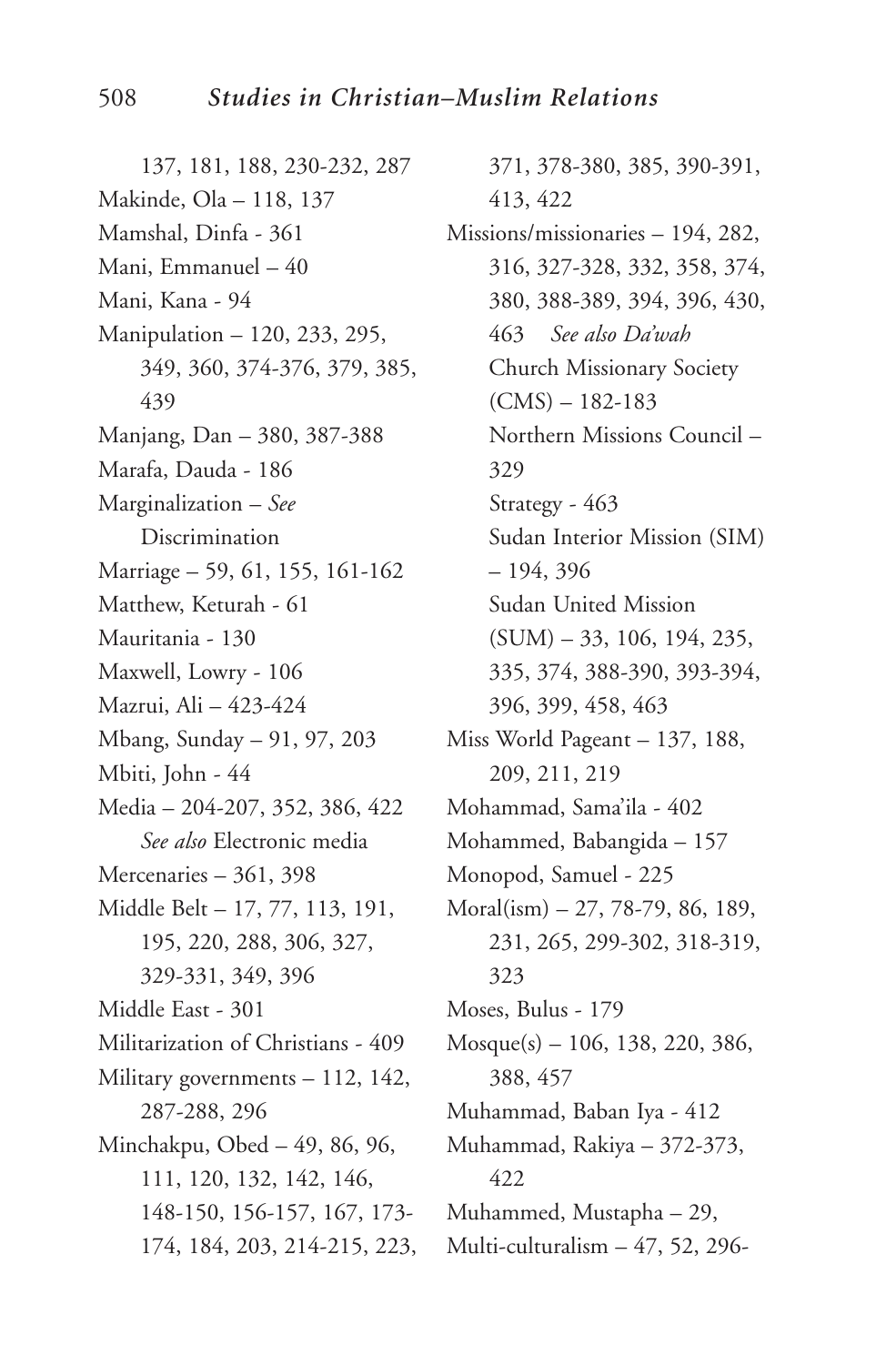297, 328 Multi-religion – *See* Religion Musa, Balarabe – 66, 77, 114 Musa, J. - 422 Musa, Saidu – 391-392 Muslim - *See also* Islam Domination urge – 52-53, 332, 335, 347-348, 360, 378, 418, 464 Invasion, infiltration – 105, 322, 331, 382, 388-389, 394, 397, 414, 457, 468 Moderates – 57, 153-155, 172, 201 Non-Muslim – 18-19 Relation to government – 201 Strategy – 342, 397, 418 Unilateral demands – 386- 388, 396, 401, 465 Muslim Brothers – 350-352 Muslim Students' Society (MSS) - 109 Mwadkwon – 51-52, 116, 142 Naanmiyap, Solomon – 365, 396- 399 National Political Reform Conference (NPRC) – 38, 112, 174, 215, 232 Nature/natural - 116 Ndakotsu, Daniel - 61 Nden, Seth - 404

Ndujihe, Clifford – 117-118 Nederlanden, Harry der - 230 Netherlands – 428-430, 433 Neutrality – 30-31, 34, 43, 74, 92, 142-143, 210, 266, 276 *New Nigerian* (*NN*) – 199-200, 204-206, 231, 239 Ngwenche, Zacheous – 167-170 Nigeria – Northern – 60, 62, 78, 251- 252, 267-268, 396 Southern – 78, 156-157, 251-252 United – 91, 137, 152, 177, 277 *Nigeria Standard* - 341 Nigerian Association of Christian Lawyers - 196 Nigerian Bar Association (NBA) - 164 Nigerian Supreme Council for Islamic Affairs (NSCIA) - 105 NIREC – 24, 41, 53, 96, 109 Nji, Iliya – 392-393 Nnadozie, Chinwendu - 156 Noma, Ado - 415 North Africa - 301 Northern Christian Elders Forum  $-203, 232, 400$ Northern Elements Progressive Union (NEPU) – 113-114 Northern People's Congress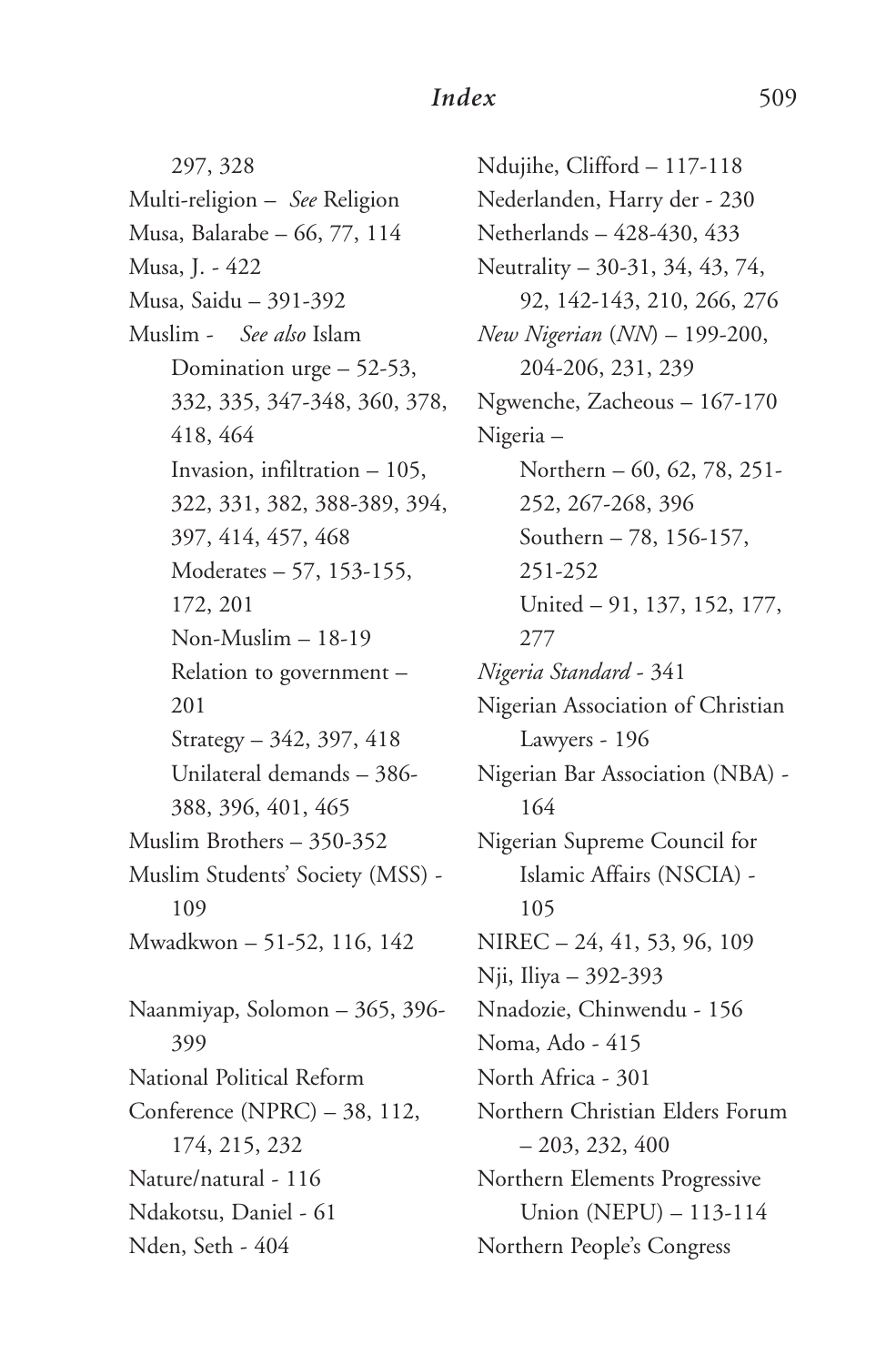(NPC) – 60, 113-114, 269, 311, 327, 329-332, 357 Numan - 235 Nwabueze, Ben – 51, 67-69 Nweke, Frank Jr. – 212, 229 Nwosu, Steve - 226 Nyako, M. – 45, 70, 218 Nyang, Sulayman – 218-219 Nyam, Zakka – 49, 113, 223

Obasanjo, President Olusegun – 38, 69, 72, 79, 113, 115, 117, 119, 129, 208-210, 213-215, 232, 290, 306-307, 324, 363-371, 377, 407, 414, 418, 435, 439, 466-467 Obi, James – 128, 148-149, 158 Ochonu, Ladi - 155 Odedina, Taiwo - 200 Ogbode, Samuel - 147 Ogbodo, Moses - 184 Ogbonyomi, Bishop – 93, 100 Ojukwu, Emeka – 50, 151-152, 213 Okafor, Pastor – 146-147 Okechuckwu - 164 Okeke, Osita – 30 Okezie, G. – 33 Okigbo Tribunal - 459 Okogie, Anthony – 93, 100, 353, 433 Okonjo-Iweala - 104 Okorie - 117

Okoror, Fred – 117-118 Okpabi, Patrick – 30, 74 Okpoko, Thompson - 164 Olupona, Jacob - 40 Omoruye, Omo - 216 Omotunde, Dele – 37 Onaiyekan, John – 41, 46-47, 50, 78-79, 86-87, 91, 109-110, 112, 124, 127, 183 Onitsha – 136, 408 Onyia, Dubem - 211 Opeseltan, B. - 422 Oppression – 25-26, 29, 42, 132, 145-183, 301-302, 331, 351, 379 Opugo – 29 Organisation of Islamic Conference (OIC) – 27, 102-103, 125, 190, 358, 434 Organization of Petroleum Exporting Countries (OPEC) - 434 Orire, Abdulkadir – 75, 89 Orkar, Gideon – 102, 140 Oso, Florence - 417 Osoba, Governor Olusegun – 69- 70, 95-96, 119, 229 Ostien, Philip – 73, 110-111 Osu, Gabriel – 66 "Other cheek" - 144 Owerri - 136 Oyelade, Emmanuel – 48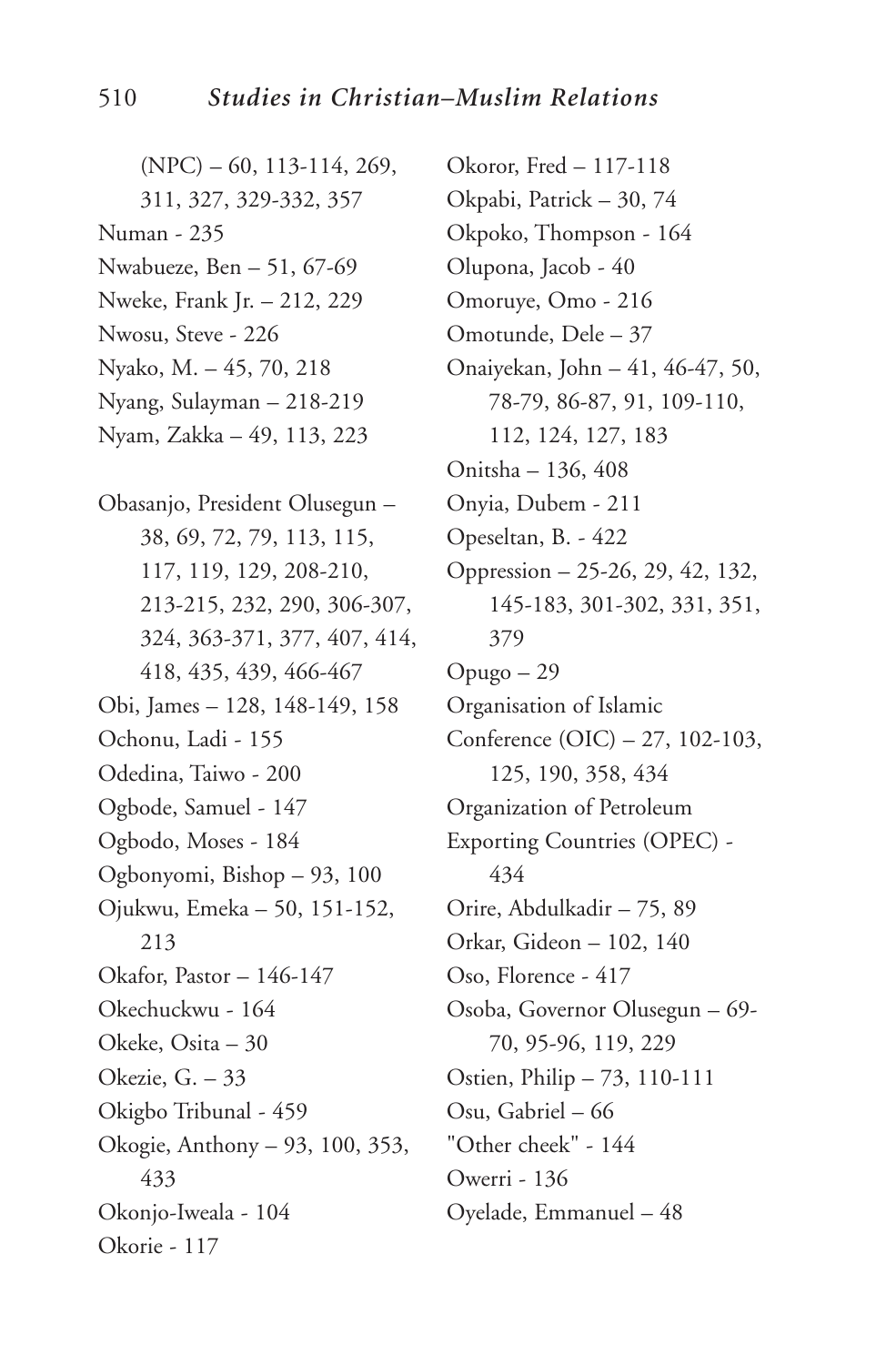Paden, John – 99-100, 357 Pakistan - 154 Pam, Da Victor - 411 Pam, Yakubu – 220, 365, 368- 372, 412 Panchen, David – 343-345 Partiality/impartiality – 51, 58, 80-84, 86, 134, 197, 207, 221, 239-240, 243-245, 253, 272, 276, 301, 312, 328, 346, 448-449 Paul, Apostle - 63 Peace – 25, 134, 192, 296, 405, 413 *Pen, The* - 100 Penal Code – *See* Law People - 119 People's Redemption Party (PRP)  $-408$ Persecution –33-34, 126, 145, 165-172, 232, 302-303, 311- 334, 356, 395, 413 Peter, Shamaki – 221 Pilgrims – 88, 271, 350, 357, 422, 453 Welfare Board – 80, 240, 253, 271-273, 381 Plateau Peace Conference – 370- 373, 398, 400, 402, 411, 413 Pluralism Legal pluralism – *See* Law Religious pluralism – *See* Religion

*Pointer, The* – 210 Police – Nigerian Police Force (NPF)  $-129, 143-144, 168-169,$ 171, 173, 212, 352, 372 Islamic Police/'Yan *Agaji/Hisbah* – 119, 128, 144, 156, 158, 163-164, 167, 171, 202, 212-213, 401 Political correctness – 99, 192, 341-348, 359, 374, 391-392, 443 Politics/political/politicians – 29, 46, 291-294, 296, 376 Relation to religion – 46, 51, 117-118, 122-124, 190-192, 233, 290, 349-350, 373, 385 Relation to sharia – 94, 98, 113-125, 189-190, 225 Pope Benedict – 64, 143, 440, 446 Poverty/Poor, The - 152-153, 282, 302 Praise, John - 409 Prayer – 414-415 Prejudice - 39 Presidents/presidency – 253-254, 257, 435 Priesthood of all believers - 455 Property destruction – *See* Violence Prostitution – 155-157 Protestant(ism)  $-64$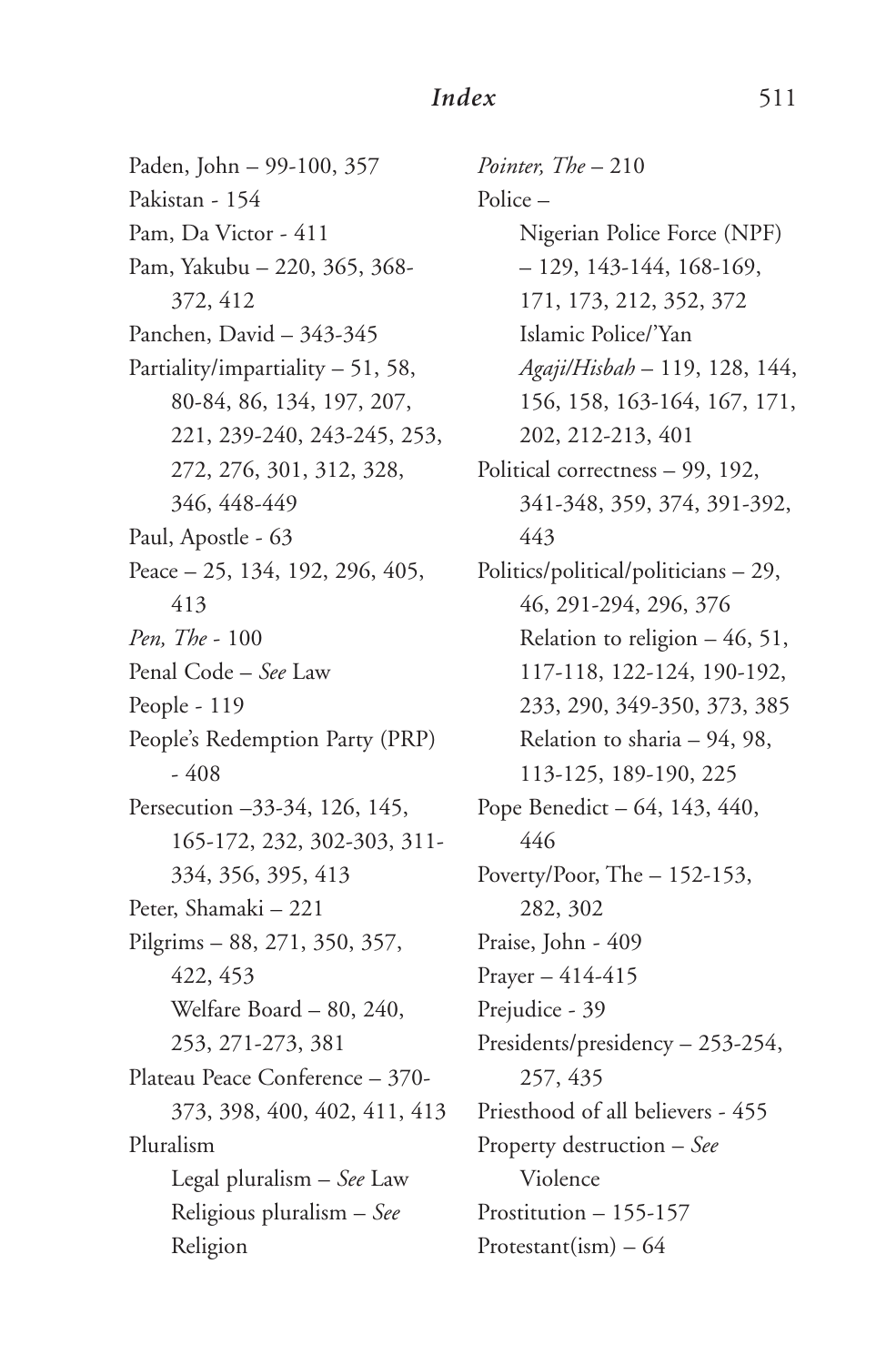- Qur'an 60, 66, 68, 137, 154, 260, 354
- Radical 459
- Radio Nigeria 170, 176
- Ragad, Umaru 156
- Ramadan 131
- Reason 30, 32, 64
- Reconciliation 392, 412-413
- Reformation 89
- Reformed (Calvinism) 237 *See also* Kuyper
- Refugees 361, 390, 392
- Regeneration 63, 116
- Religion 24-25, 29-30, 32, 34, 47, 93, 172, 191, 239, 316 Multi-religion  $-47, 80-81,$ 90, 202-204, 296-297, 328 Mutual relations – 239-240 Private nature of  $-29-30, 43,$ 118, 123 Relations religion and state – 264, 276 State religion – 48-52, 72, 73, 81, 103, 238-258 Repugnancy – 44, 61, 68-69, 75- 76 Respect – 281, 328 Revelation – 30 Revival – *See* Islamic resurgence Richardson, S. – 28, 60, 78
- Riots 121 *See also* Violence
- Sabiya, Wilson 16-17, 29, 57, 235-283, 427-428 Sabo, Barnabas – 149-150 Sabo, S. Y. - 160 Saleh, Seth – 132, 148, 158 Salifu, Samuel – 224, 371 Sambo, Bashir – 66-67, 81, 248- 249, 266 Sani, Governor Ahmed – 24, 35, 38-39, 48, 50, 69, 72-73, 88, 97, 102, 116-119, 125, 131, 133-134, 145-149, 155, 159, 163-164, 166, 171, 175-178, 184, 213, 221-223, 228-233, 290, 359, 367, 376, 417, 445 Sani, J.A. - 177 Sani, Mohammed - 129 Sani, Shehu - 171 Sardauna – *See* Sultan, Bello Satan - 34, 58-59, 116 Saudi Arabia – 60, 71, 99, 122, 130, 228, 245 Sayawa – 124, 445-446 Sects and Cults – 96, 296, 310, 324-325 Secular(ism) – 16, 30, 33-34, 43- 47, 52, 74, 86, 92, 106, 118, 142, 172, 191-192, 217, 232-233, 237, 240, 244, 264-266, 269, 275-276, 289, 345, 350, 355, 359-360, 433, 451, 468
- Security 163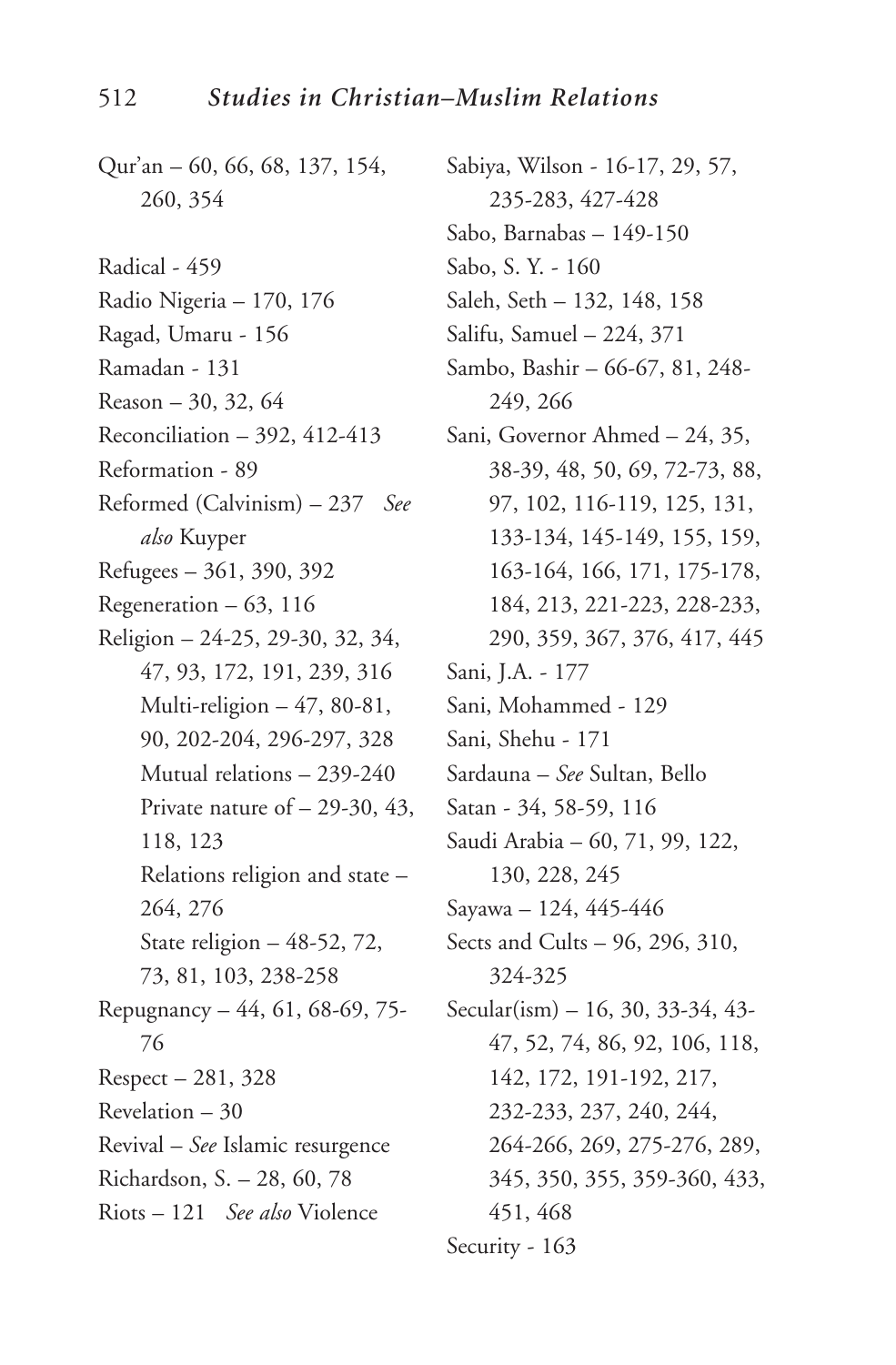Shagari, President Shehu – 121, 194 Sharia – 245-249, 258-277 Advocates of – 259-264, 276 Against sharia governor – 224- 228 And Plateau State – 373-386 And politics – 268-269, 290- 307 Christian objections/opposition to – 41, 93-192, 197-200, 222, 254, 267-268, 286, 295, 297, 314, 323, 340-343, 354-355, 359, 389 Christians under – 52-63, 126- 131, 157, 245-249, 261-264, 269, 298-299, 312, 320-323, 355-356 Conferences – 28, 110-111, 170 Constitutional/unconstitutional – 66, 70, 72, 115, 118-119, 186, 208, 218, 225 Economic motive – 122-123 Failure of – 417-419 History of – 39-40, 317, 326ff Implementation of – 132, 152- 154 Imposition of – 96-97, 132, 137, 157, 161-162, 173, 184, 189, 227, 263, 267, 319, 323, 330, 350, 356, 358-360, 378, 397 Launching of – 38-39

Muslim objections to – 95- 96, 133, 172, 191, 296, 324, 384, 418 Need for – 298-299, 305, 323 Promises and Breaches – 125- 132, 134, 163-164, 171, 179, 183-185, 221-222, 298-299, 305, 331, 417-419 Relationship to constitution – 226, 246-248, 260-261, 264, 266-267, 281, 295-296 Religion and – 189-191, 233 Sharia courts – *See* Courts, Sharia Shekarau, Governor Ibrahim – 129, 212-213, 223, 366 Shekarau, Musa - 188 Shekari, Stephen – 130-131, 188 Shelley, Iyakachin – 423-424 Sheman, Matthew - 62 Sherif, Mohammed - 331 Sheriff, Governor Ali – 406-407 Shi'ite - 168 Shika, Aliyu - 159 Shittu, Aminu - 49 Shu'aibu, A.A. – 97 Shuaibu, Mohammed - 417 Simon, Gloria – 162, 222  $Sin - 34, 47, 300$ Slavery – 17, 191, 313, 356, 394, 458 Social interaction – 126-127, 132 Sokoto, Yunana – 116-117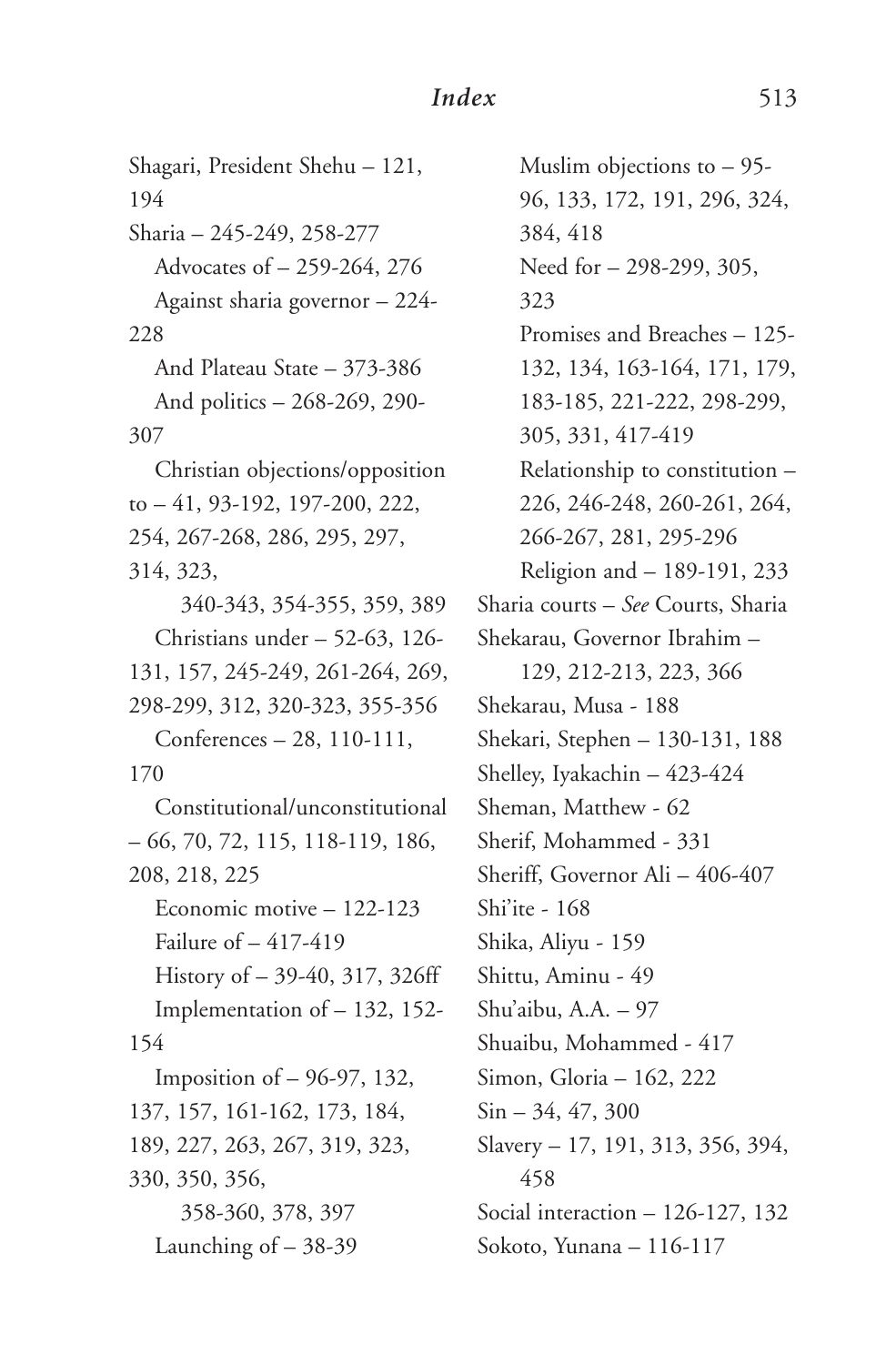Sookhdeo, Patrick - 456 Sowemimo, Sobo - 228 Spain – 456-457  $Spirit(ual) - 116, 300$ Spiritual warfare – 123, 383 Stability – 291-307, 360, 406 State of Emergency – 219, 363- 364, 366, 381-382, 398, 413, 466-467 States 457 Bauchi – 99, 124, 157, 160- 162, 186-187, 213-214, 222, 404, 408-409, 445-446 Benue – 62, 336 Borno – 406-407 Cross River – 49, 155, 217 Enugu – 49, 69, 136, 216- 217 Gongola – 62, 235, 241 Jigawa – 224-228 Kaduna – 117, 121-122, 131, 137, 140, 188-189, 325-326 Southern Kaduna/Southern Zaria – 285-334 Kano – 49, 129-130, 150- 151, 162-163, 185, 212-213, 223, 229, 366-367, 382, 384-385 Katsina – 42, 151 Nassarawa – 123, 169-170, 336, 458  $Niger - 156$ Plateau – 17, 49, 62, 91-92,

107, 123, 141, 190, 213, 335-415 Taraba – 361 Zamfara – 35, 37-38, 49, 102, 118-120, 128, 131-132, 138, 145-150, 155, 163, 165, 176, 183-185, 214, 217, 299, 303-307, 386, 401 States, Christian - 49 Stealing - 153 Stoning – *See Hudud* punishment Students – 160, 280, 382 Suicide - 463 Sulaiman, Ibrahim – 52-53, 239- 240, 242-243 Suleiman, Governor Dan – 282 Sultan(ate) of Sokoto – 17, 113, 191 Abubakar, Saad - 105 Bello, Ahmadu – 71, 99-101, 104, 118, 130, 133, 236, 250, 269-270, 277, 279, 311, 328-329, 332-333, 357, 359, 457 Maccido, Muhammadu – 104 *Sunnah* – 57, 68, 154 Superiority/Inferiority – 280-281 Supreme Courts – See Courts, Supreme Suspicion – 104, 125 Syncretism - 288 Syria – 63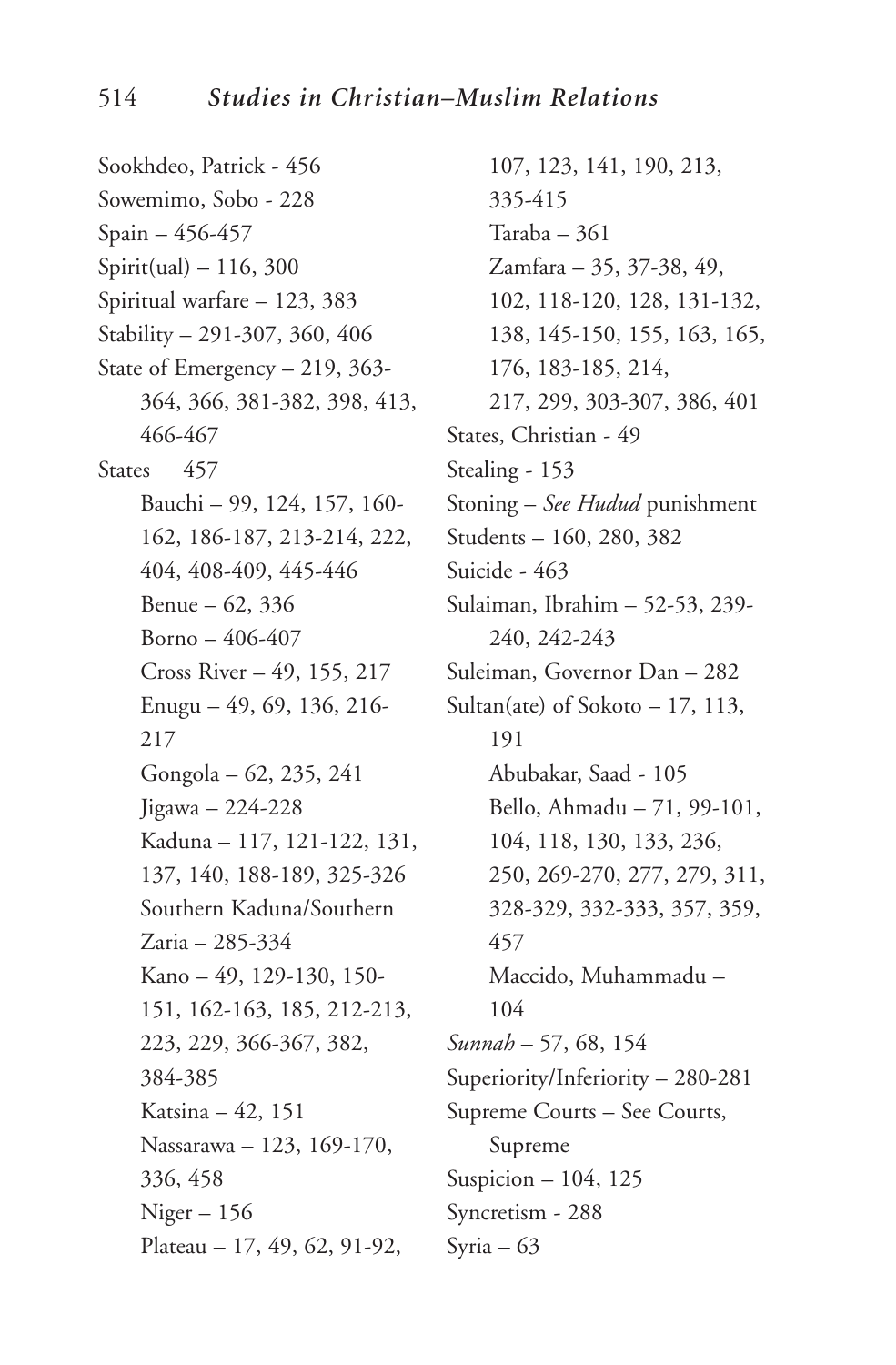Tafawa Balewa - 186 Talata Mafara – 149-150 Taliban – 154, 210, 228, 296 *Tarayyar Masihiyawa a Nijeriya* (TAMANI) – 177-178 Tarok – 361, 369-370, 377, 382 Taxes – 352, 357 *See also dhimmi* TEKAN – 62, 214, 221, 235, 337-338, 448 Theocracy – 45-48, 229, 317-318, 320-321, 357 Theological College of Northern Nigeria (TCNN) - 337 Thompson, Ladi - 160 Tijani, Commissioner - 213 Tithing – *See Ushira* Title, Peter – 396-399 Tiv – 332, 449 *Today's Challenge* - 422 Tofa, Bashir – 260, 281, 353-354 Tolerance/intolerance – 25-26, 29, 39-41, 54, 63, 111, 134, 184, 293, 313, 327-330, 390, 401 Toro - 186 Total depravity – *See* Sin Totalitarianism – 45-48 Transformation - 63 Treason - 50 Treaties – 54, 58 Tribalism – *See* Ethnocentrism Tukur, Mahmud - 114 Tula, M.J. – 129-130 Tula, Yunana - 129

Turaki, Governor Saminu – 224- 228 Turaki, Yusufu – 5, 16-17, 54, 57- 58, 145, 151, 187, 285-334, 388-389, 391, 423-424 Turkey  $-63$ Ulama – 75, 119, 124, 139, 200- 203, 206, 224, 352, 366, 387, 399, 403, 436-437, 462 Umar, Abubukar - 142 Umar, Hussaini - 171 Umar, I. - 422 Unbeliever – *See* Infidel Understanding/misunderstanding – 26, 40, 328, 392, 419 United Muslim Party - 277 United Nations – 43, 77, 383-384

Unity/disunity – 29, 269-270,

327, 359-360 Universalism – 43, 248 University(ies), Colleges – 33,

173, 240

University - 187

 $(ABU) - 160-161$ 

Kafanchan – 159, 351

Zaria – 159

275-276, 291-307, 324-325,

Abubakar Tafawa Balewa

Ahmadu Bello University

Bauchi Univeristy - 382 College of Education,

Federal College of Education,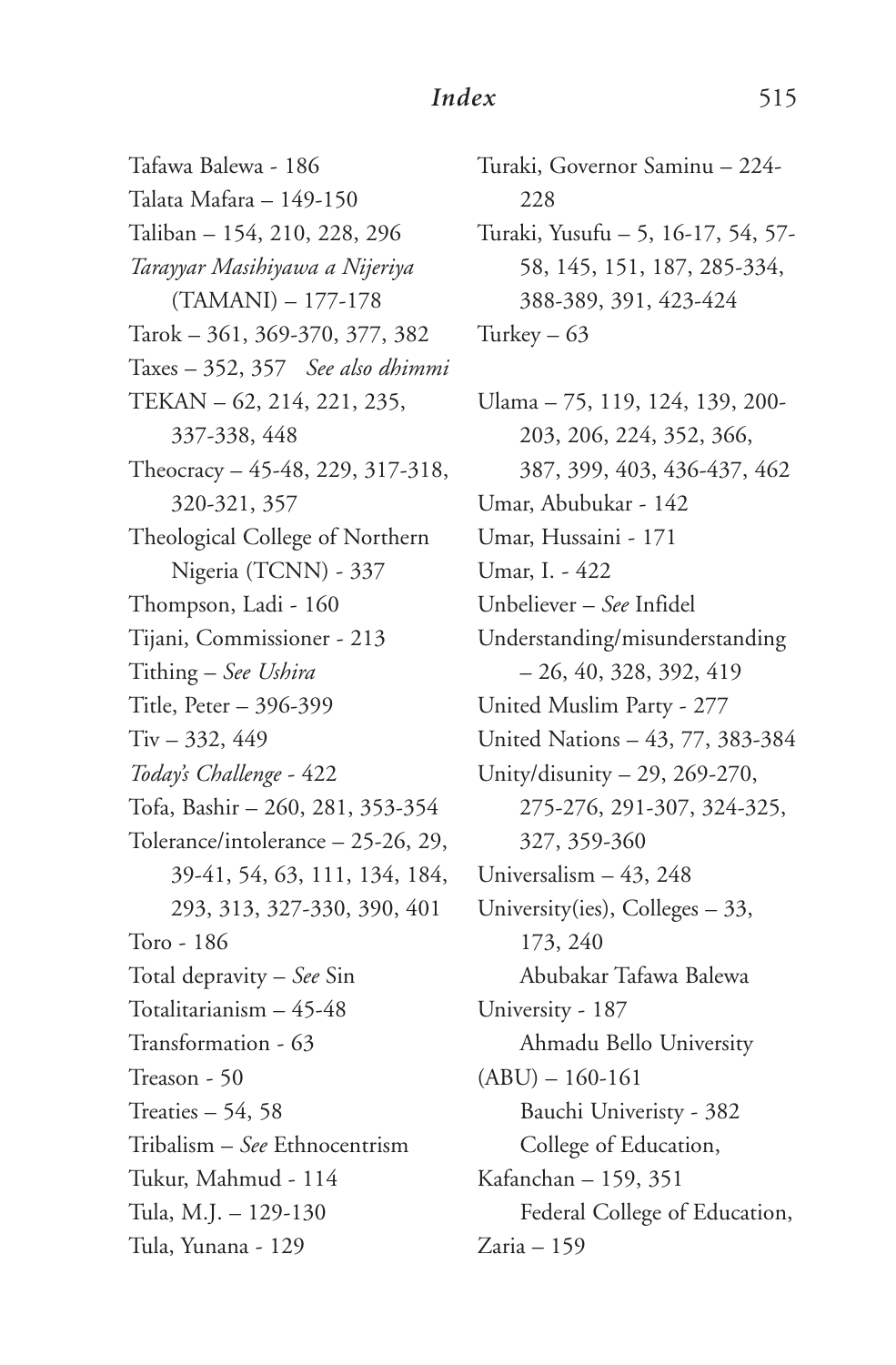Queen Amina College – 159 University of Maiduguri – 156 Unongo, Paul – 115, 206 Usaman, Liya - 395 Useni, Jeremiah - 344 *Ushira*/Tithing - 263 Usman, Ibrahim S. – 31-32, 82- 84, 90, 92, 421 Usman, Yusufu B. – 375-376 Utere, S.U. – 74-75, 85 Uwais, Muhammadu – 211-212 Vatican – *See* Church, Roman Catholic Vices – 78-79, 94, 300-301 Victory – 410-415, 419 Violence – 47, 99, 134-144, 160, 163, 172-173, 179-181, 186- 187, 279-280, 302-303, 313, 332, 351, 355, 360-361, 363, 365-366, 395, 405, 407-409 Cartoons – 135-136, 406 Interpretation of – 134-135, 137, 152-153, 345-346, 373- 386, 405-406

Wafara, Adamu - 126 Wahabism – 229, 394 Wakili, Bulus – 161-162, 221- 222, 395, 413, 422 Warji - 186 Wase – 194, 367, 369, 381-382,

388-393, 398-399 Wase, Bawa A. - 403 Wazhi, Sargwak - 382 Weapons – 230, 353 *Weekly Trust* - 399 West, Western – 107, 396, 410, 433 Western courts – *See* Courts, Western Wholism – 30, 32, 43-48, 60, 109, 191-192, 242-243, 396 Whyte, Karibi - 89 Williams, Charles – 105, 107-108 Williams, Rotimi – 68-69, 216 Women – 27, 41, 70, 122, 128, 154-162, 209, 217-218, 221- 222, 357 Nurses issues - 160 Transportation issues – 155, 158, 159, 163 *Purdah* (seclusion) – 158 Work - 45 World Igbo Council - 229 World of Islam Festival - 108 Worldview – 34, 47, 53, 172, 191-192, 430 Writing style – 18 Wukari - 442 Wusasa – 179-183

Yamsat, Pandang – 340, 344, 347, 390, 409 *'Yan Agaji* – *See* Police, Islamic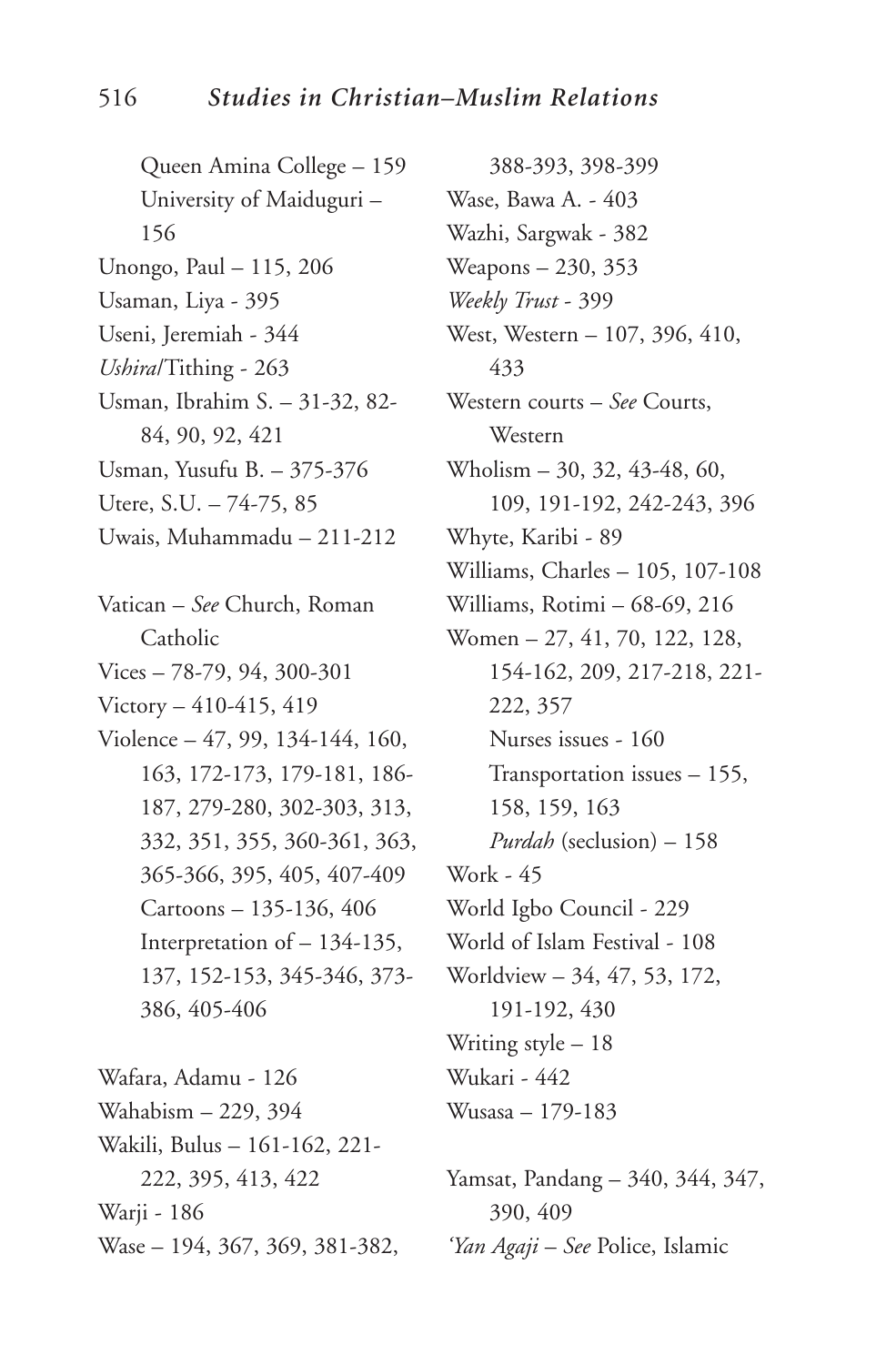Yarima, Jennifer – 396-399 Yariyok, Yusuf – 110, 194-196, 231 Yaro, Ibrahim – 57-58 Ye'or, Bat - 54 Yelwa – 362-363, 366-367, 381- 385, 399, 408 Yisa, J.A. - 61 Youth – 136, 138-139, 326, 369, 375, 385, 404 Yusuf, Tanko – 45, 54, 57, 197- 198, 200-203, 353, 433

Zang, Pam – 396-399 Zamfara, after (AZ) 16, 207-233 Zamfara, before (BZ) – 16, 59, 62, 93, 195-207, 235-283 Zamfara Declaration – 16, 27, 37- 38, 90, 94, 101, 135